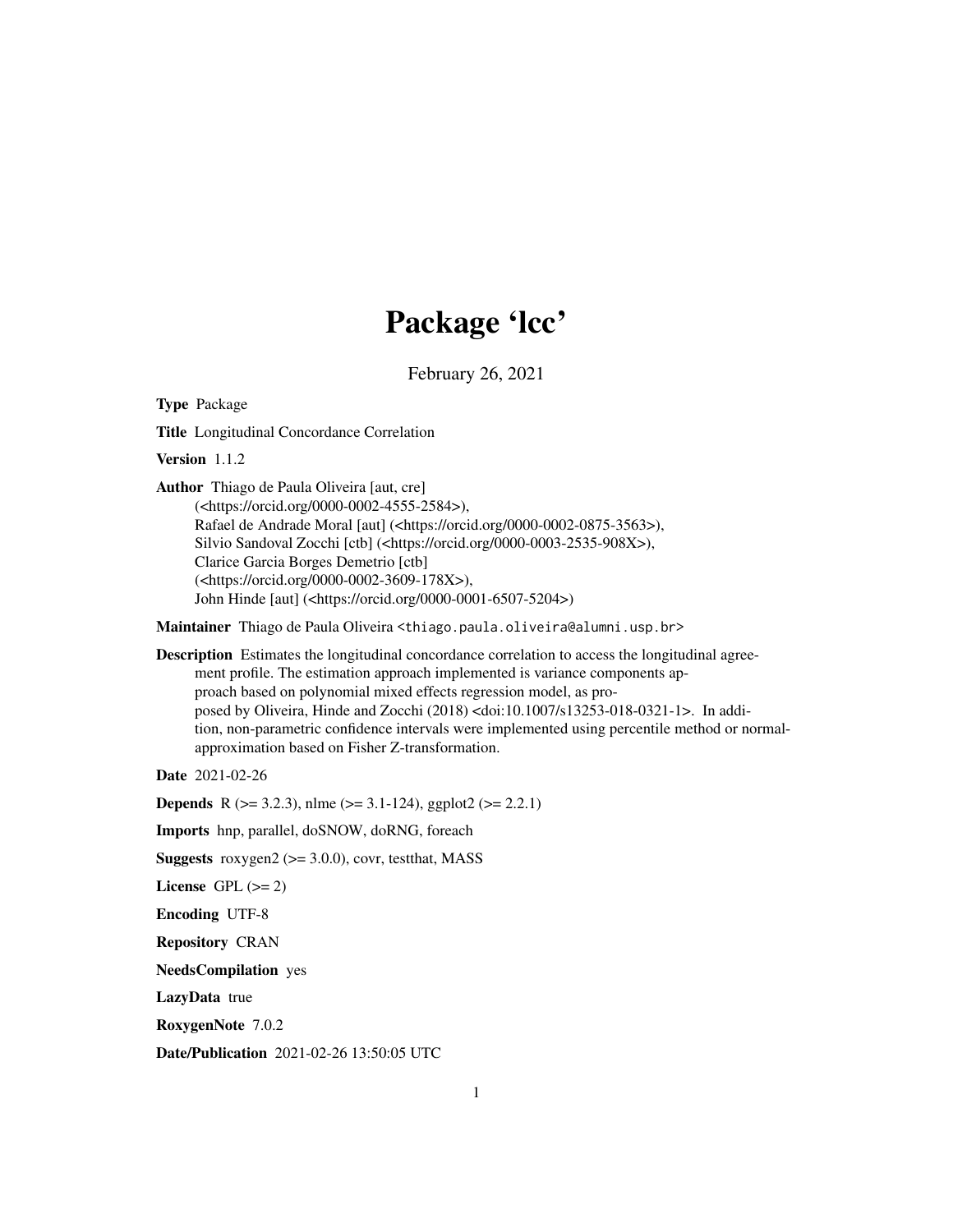## <span id="page-1-0"></span>R topics documented:

|       |           | $\overline{2}$ |
|-------|-----------|----------------|
|       | anova.lcc | $\overline{3}$ |
|       |           | -5             |
|       |           | -6             |
|       |           | $\overline{7}$ |
|       |           | - 8            |
|       |           |                |
|       |           |                |
|       |           |                |
|       |           |                |
|       |           |                |
|       |           |                |
|       |           |                |
|       |           |                |
|       |           |                |
|       |           |                |
|       |           |                |
|       |           |                |
|       |           |                |
| Index |           | 28             |

<span id="page-1-1"></span>AIC.lcc *Akaike and Bayesian Information Criteria for an* lcc *Object.*

#### Description

Calculate the Akaike's 'An Information Criterion' or the BIC or SBC (Schwarz's Bayesian criterion) for an object of class lcc.

#### Usage

```
## S3 method for class 'lcc'
AIC(object, \dots, k = 2)
## S3 method for class 'lcc'
BIC(object, ...)
```
#### Arguments

| object                  | an object inheriting from class 1cc, representing a fitted longitudinal concor-<br>dance correlation function.                           |
|-------------------------|------------------------------------------------------------------------------------------------------------------------------------------|
| $\cdot$ $\cdot$ $\cdot$ | optional arguments passed to the AIC function.                                                                                           |
| k                       | numeric value, use as penalty coefficient for the number of parameters in the<br>fitted model; the default $k = 2$ is the classical AIC. |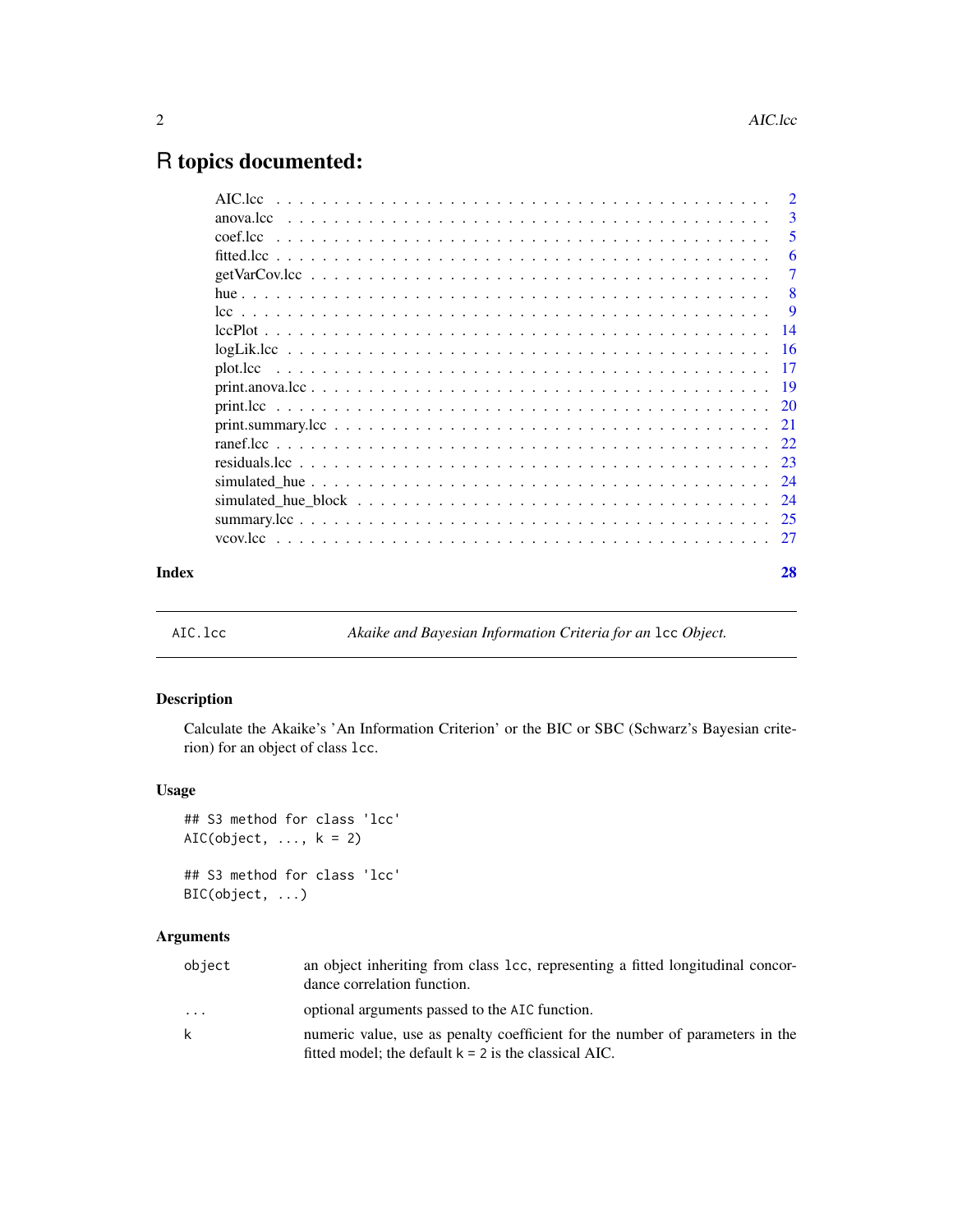#### <span id="page-2-0"></span>anova.lcc 3

#### Details

A numeric value with the corresponding AIC or BIC value. See methods for [AIC](#page-0-0) objects to get more details.

#### Author(s)

Thiago de Paula Oliveira, <thiago.paula.oliveira@usp.br>

#### See Also

[lcc](#page-8-1), [summary.lcc](#page-24-1), [coef.lcc](#page-4-1), [vcov.lcc](#page-26-1)

#### Examples

```
## Not run:
attach(simulated_hue)
fm6 <- lcc(data = simulated_hue, subject = "Fruit",
          resp = "Hue", method = "Method", time = "Time",
           qf = 2, qr = 1, components = TRUE,
           time_lcc = list(n=50, from=min(Time), to=max(Time)))
AIC(fm6)
BIC(fm6)
```
## End(Not run)

<span id="page-2-1"></span>anova.lcc *Compare Likelihoods of Fitted Models from an* lcc *Object*

#### Description

If just one lcc model object is declared, a data frame with the numerator degrees of freedom, denominator degrees of freedom, F-values, and P-values for the fixed terms in the model. Otherwise, when multiple lcc fitted objects are being compared, a data frame with the degrees of freedom, the (restricted) log-likelihood, the Akaike Information Criterion (AIC), and the Bayesian Information Criterion (BIC) of each object is returned.

#### Usage

```
## S3 method for class 'lcc'
anova(object, ..., test, type, adjustSigma,
 verbose)
```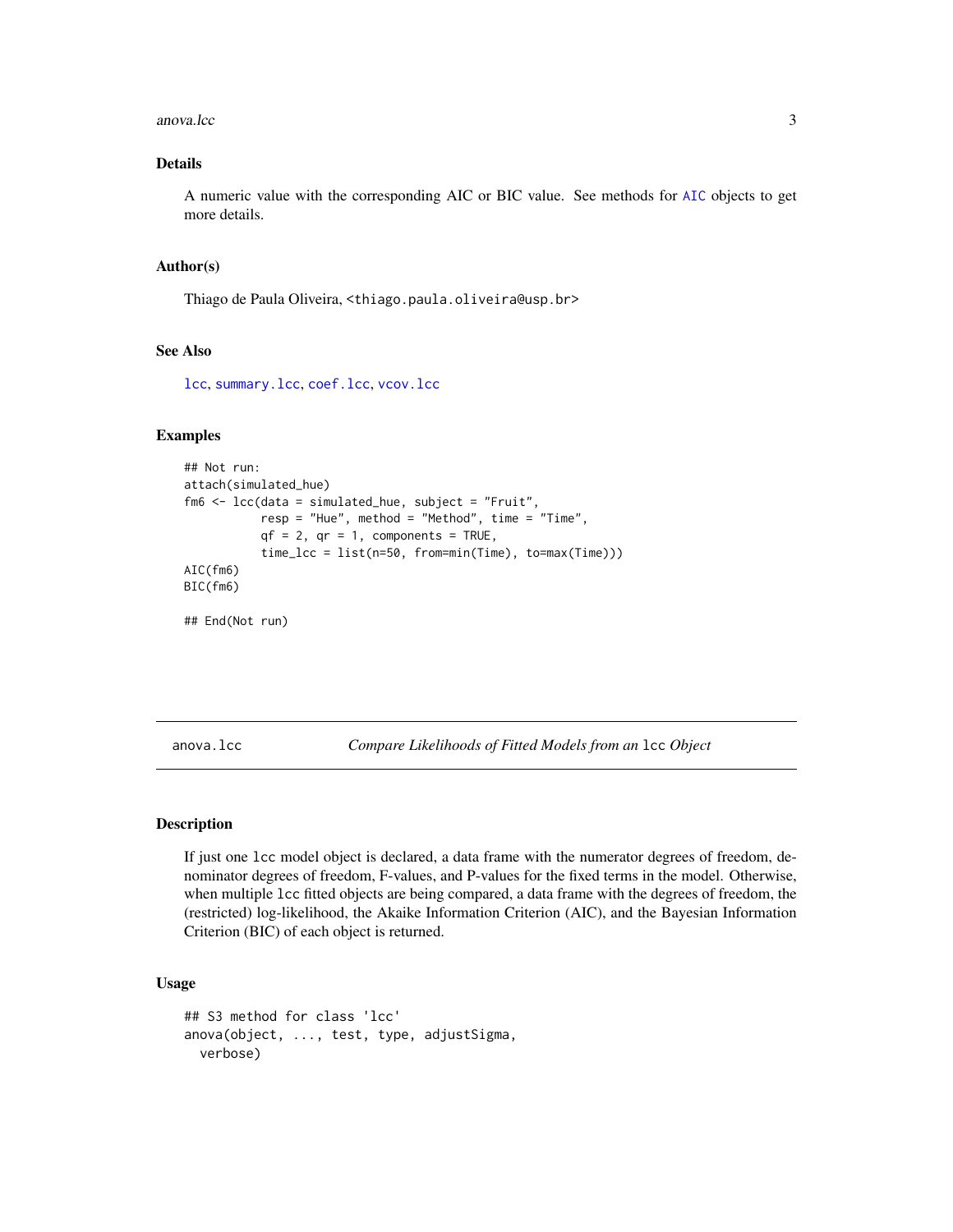#### <span id="page-3-0"></span>Arguments

| object      | an object inheriting from class 1cc or 1me, representing a fitted longitudinal<br>concordance correlation function.                                                                                                                                                                                                                                                                                                                                                                                                                                                                |
|-------------|------------------------------------------------------------------------------------------------------------------------------------------------------------------------------------------------------------------------------------------------------------------------------------------------------------------------------------------------------------------------------------------------------------------------------------------------------------------------------------------------------------------------------------------------------------------------------------|
| $\cdots$    | other optional fitted model objects inheriting from classes "lcc", or "lme".                                                                                                                                                                                                                                                                                                                                                                                                                                                                                                       |
| test        | an optional logical value controlling whether likelihood ratio tests should be<br>used to compare the fitted models represented by object and the objects in<br>Defaults to TRUE.                                                                                                                                                                                                                                                                                                                                                                                                  |
| type        | an optional character string specifying the type of sum of squares to be used in<br>F-tests for the terms in the model. If sequential, the sequential sum of squares<br>obtained by including the terms in the order they appear in the model is used;<br>else, if marginal, the marginal sum of squares obtained by deleting a term from<br>the model at a time is used. This argument is only used when a single fitted<br>object is passed to the function. Partial matching of arguments is used, so only<br>the first character needs to be provided. Defaults to sequential. |
| adjustSigma | an optional logical value. If TRUE and the estimation method used to obtain<br>object was maximum likelihood, the residual standard error is multiplied by<br>sqrt(nobs/(nobs - npar)), converting it to a REML-like estimate. This argument<br>is only used when a single fitted object is passed to the function. Default is TRUE.                                                                                                                                                                                                                                               |
| verbose     | an optional logical value. If TRUE, the calling sequences for each fitted model<br>object are printed with the rest of the output, being omitted if verbose = FALSE.<br>Defaults to FALSE.                                                                                                                                                                                                                                                                                                                                                                                         |

#### Details

This function is an adaptation from the anova. Ime. For more details see methods for [nlme](#page-0-0).

#### Author(s)

Thiago de Paula Oliveira, <thiago.paula.oliveira@usp.br>

#### See Also

[lcc](#page-8-1), [summary.lcc](#page-24-1)

```
## Not run:
## Testing random effects
fm1.aov <- lcc(data = hue, subject = "Fruit", resp = "H_mean",
              method = "Method", time = "Time", qf = 2, qr = 1)
fm2.aov \leq update(fm1.aov, qr = 2)
anova(fm1.aov, fm2.aov)
## End(Not run)
## Not run:
# Testing fixed effects
fm3.aov <- update(fm2.aov, REML = FALSE)
```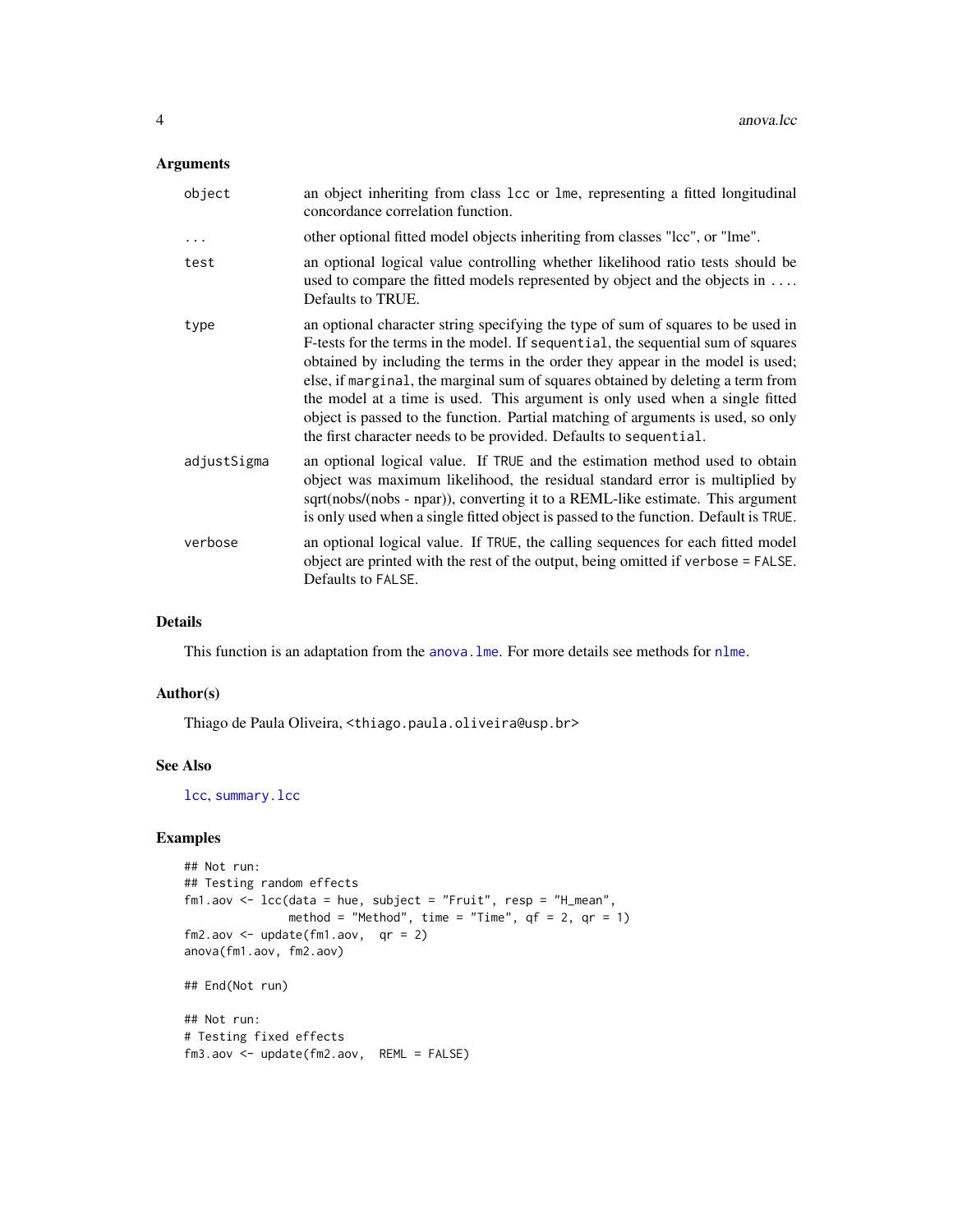#### <span id="page-4-0"></span>coef.lcc 5

```
fm4.aov <- update(fm2.aov, REML = FALSE, qf = 3)
anova(fm3.aov, fm4.aov)
## End(Not run)
## Not run:
# Comparing the 3 lcc models
fm5.aov <- update(fm2.aov, var.class = varExp, weights.form = "time")
anova(fm1.aov, fm2.aov, fm5.aov)
## End(Not run)
```
#### <span id="page-4-1"></span>coef.lcc *Extract Model Coefficients*

#### Description

The fixed effects estimated and corresponding random effects estimates are obtained at subject levels less or equal to i. The resulting estimates are returned as a data frame, with rows corresponding to subject levels and columns to coefficients.

#### Usage

```
## S3 method for class 'lcc'
coef(object, ...)
```
#### Arguments

| object               | an object inheriting from class 1cc, representing a fitted longitudinal concor-<br>dance correlation function. |
|----------------------|----------------------------------------------------------------------------------------------------------------|
| $\ddot{\phantom{0}}$ | optional arguments passed to the coef. Ime function.                                                           |

#### Details

See methods for [nlme](#page-0-0) objects to get more details.

#### Author(s)

Thiago de Paula Oliveira, <thiago.paula.oliveira@usp.br>

#### See Also

[lcc](#page-8-1), [summary.lcc](#page-24-1), [lccPlot](#page-13-1), [vcov.lcc](#page-26-1)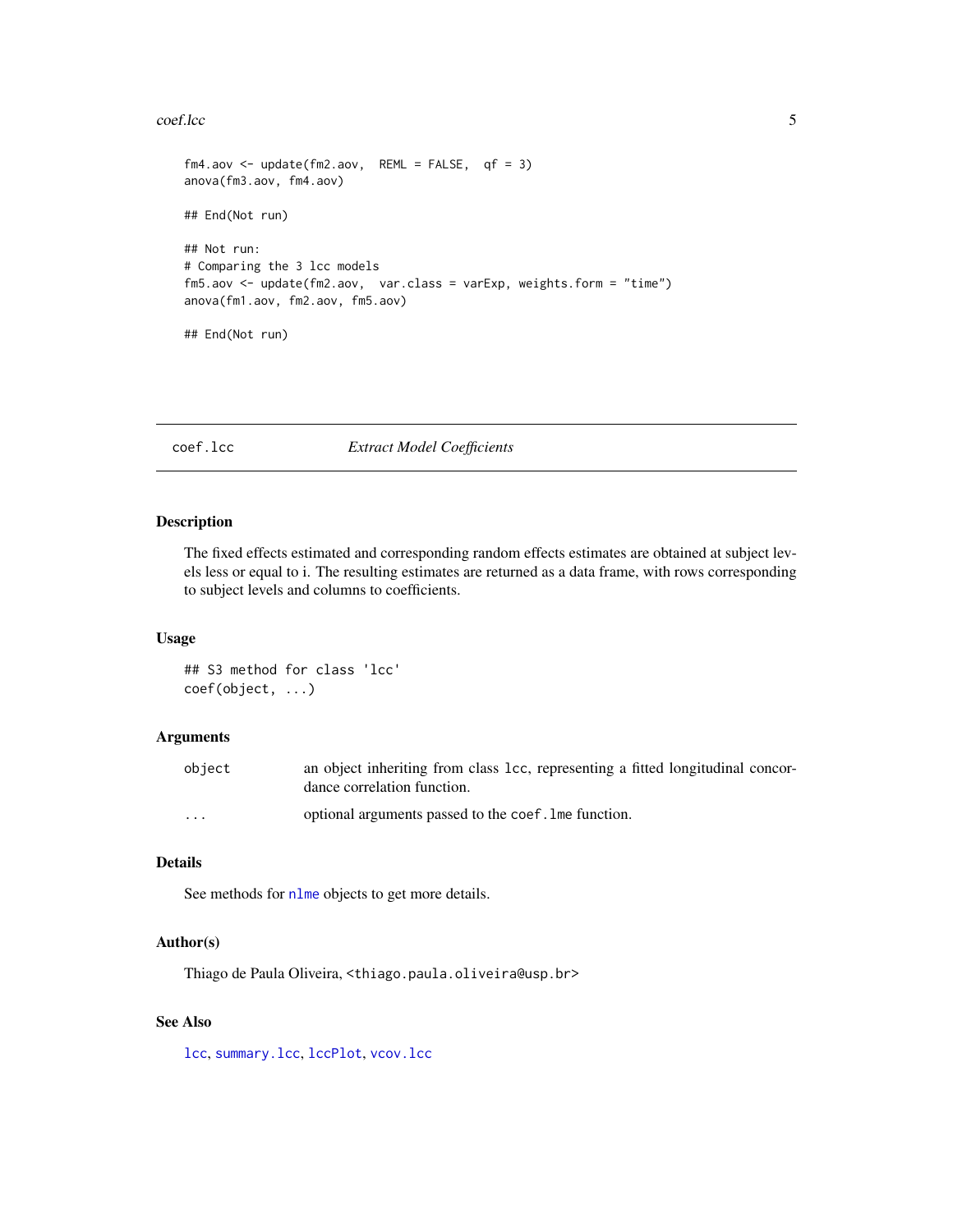#### <span id="page-5-0"></span>Examples

```
## Not run:
fm1<-lcc(data = hue, subject = "Fruit", resp = "H_mean",
         method = "Method", time = "Time", qf = 2, qr = 2)
coef(fm1)
## End(Not run)
```
<span id="page-5-1"></span>fitted.lcc *Extract* lcc *Fitted Values*

#### Description

Fitted values from object of class lcc returned by modeling functions.

#### Usage

```
## S3 method for class 'lcc'
fitted(object, type, digits, ...)
```
#### Arguments

| object    | an object inheriting from class 1cc, representing a fitted longitudinal concor-<br>dance correlation function.                                                                                                                                                                                               |
|-----------|--------------------------------------------------------------------------------------------------------------------------------------------------------------------------------------------------------------------------------------------------------------------------------------------------------------|
| type      | an optional character string specifying the type of output to be returned. If<br>type="lcc", prints the fitted longitudinal concordance correlation. If type="lpc",<br>prints the fitted longitudinal Pearson correlation. If type="1a", prints the fitted<br>longitudinal accuracy. Defaults to type="lcc". |
| digits    | a non-null value for digits specifies the minimum number of significant digits<br>to be printed in values. The default, NULL.                                                                                                                                                                                |
| $\ddotsc$ | not used.                                                                                                                                                                                                                                                                                                    |

#### Value

A data frame with columns given by methods, time, and fitted values.

#### Author(s)

Thiago de Paula Oliveira, <thiago.paula.oliveira@usp.br>

#### See Also

[lcc](#page-8-1), [summary.lcc](#page-24-1), [lccPlot](#page-13-1)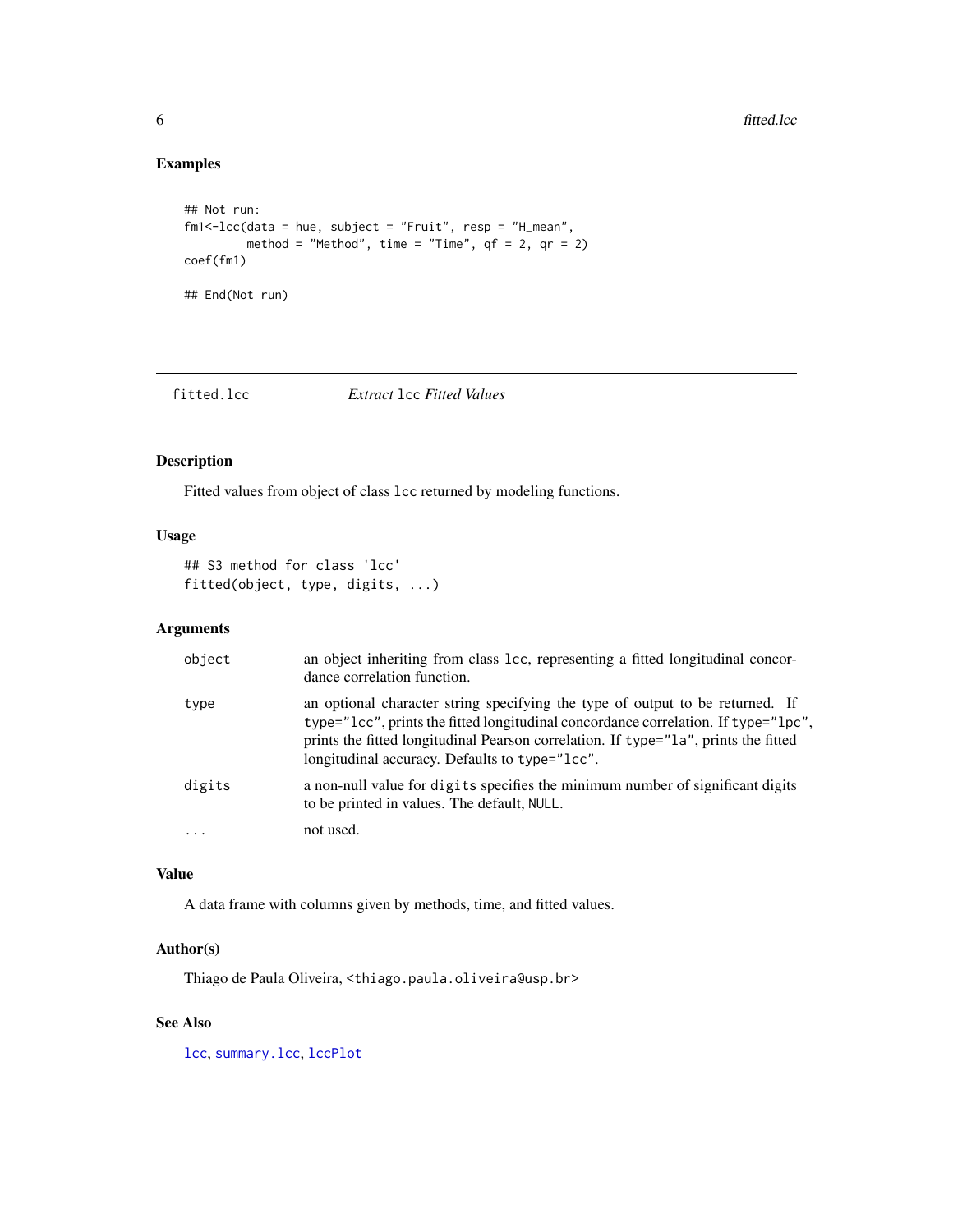#### <span id="page-6-0"></span>getVarCov.lcc 7

#### Examples

```
data(hue)
## Second degree polynomial model with random intercept, slope and
## quadratic term
## Not run:
fm1 <- lcc(data = hue, subject = "Fruit", resp = "H_mean",
          method = "Method", time = "Time", qf = 2, qr = 2,
           components = TRUE)
fitted(fm1)
fitted(fm1, type="lpc")
fitted(fm1, type="la")
## End(Not run)
```
<span id="page-6-1"></span>getVarCov.lcc *Extract Variance Components from a Fitted Model*

#### Description

Returns the variance-covariance matrix of a fitted lcc model object.

#### Usage

## S3 method for class 'lcc' getVarCov(obj, type, ...)

#### Arguments

| obj      | an object inheriting from class 1cc, representing a fitted longitudinal concor-<br>dance correlation function.                                                                                                                                                                                                                     |
|----------|------------------------------------------------------------------------------------------------------------------------------------------------------------------------------------------------------------------------------------------------------------------------------------------------------------------------------------|
| type     | specifies the type of variance covariance matrix. If type = "random.effects",<br>the default, extract the random-effects variance-covariance; if type = "conditional"<br>extract the conditional variance-covariance of the responses; and if type = "marginal"<br>extracts the the marginal variance-covariance of the responses. |
| $\cdots$ | optional arguments passed to the getVarCov function.                                                                                                                                                                                                                                                                               |

#### Details

See methods for [nlme](#page-0-0) objects to get more details.

#### Author(s)

Thiago de Paula Oliveira, <thiago.paula.oliveira@usp.br>

#### See Also

[lcc](#page-8-1), [summary.lcc](#page-24-1), [coef.lcc](#page-4-1), [vcov.lcc](#page-26-1)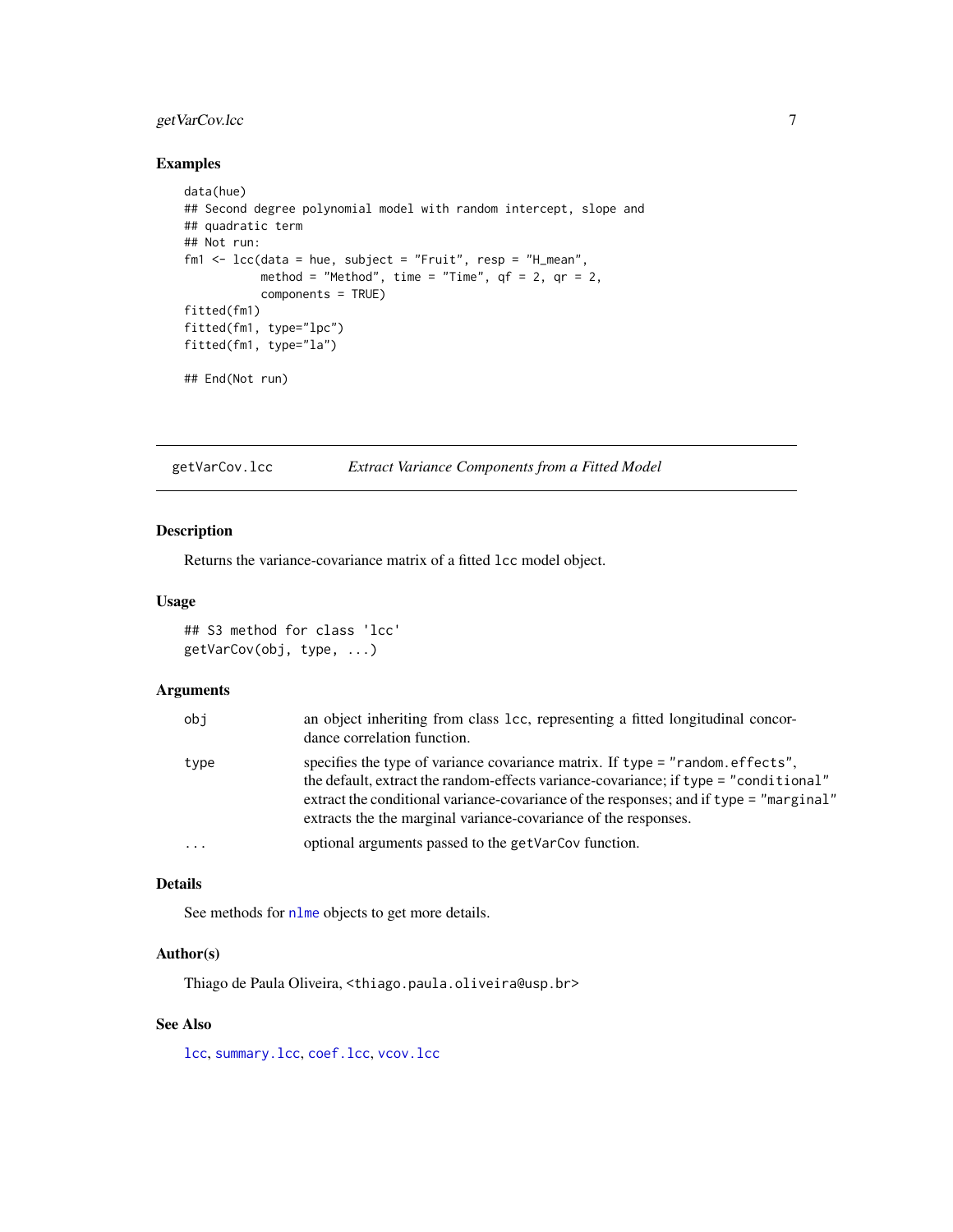#### <span id="page-7-0"></span>Examples

```
## Not run:
fm1<-lcc(data = hue, subject = "Fruit", resp = "H_mean",
        method = "Method", time = "Time", qf = 2, qr = 2)
getVarCov(fm1)
## End(Not run)
```
hue *Hue color data*

#### Description

An observational study conducted at the Vegetable Production Department at "Luiz de Queiroz" College of Agriculture/University of São Paulo in 2010/2011 to evaluate the peel color of 20 papaya fruits cv. Sunrise Solo over time. The color hue was measured on the equatorial region of each fruit using four points observed by the colorimeter and 1,000 points observed by the scanner. Thus, the circular mean hue was calculated for each fruit by each device at time  $t$ . The aim of the agreement study was to assess how well the colorimeter agreed with the scanner over time.

#### Usage

data(hue)

#### Format

A data frame with 554 observations on the mean hue variable. The format is:

| H_mean | numeric; mean hue of papaya's peel            |
|--------|-----------------------------------------------|
| Method | a factor with levels Colorimeter, Scanner     |
| Time   | integer; time in days                         |
| Fruit  | a factor with 20 levels; from 1 to 20         |
|        | where each level is represented by one fruit. |

#### Source

Oliveira, T.P.; Hinde, J.; Zocchi S.S. Longitudinal Concordance Correlation Function Based on Variance Components: An Application in Fruit Color Analysis. Journal of Agricultural, Biological, and Environmental Statistics, v. 23, n. 2, 233–254, 2018.

Oliveira, T.P.; Zocchi S.S.; Jacomino, A.P. Measuring color hue in 'Sunrise Solo' papaya using a flatbed scanner. *Rev. Bras. Frutic.*, v. 39, n. 2, e-911, 2017.

#### References

Oliveira, T.P.; Hinde, J.; Zocchi S.S. Longitudinal Concordance Correlation Function Based on Variance Components: An Application in Fruit Color Analysis. Journal of Agricultural, Biological,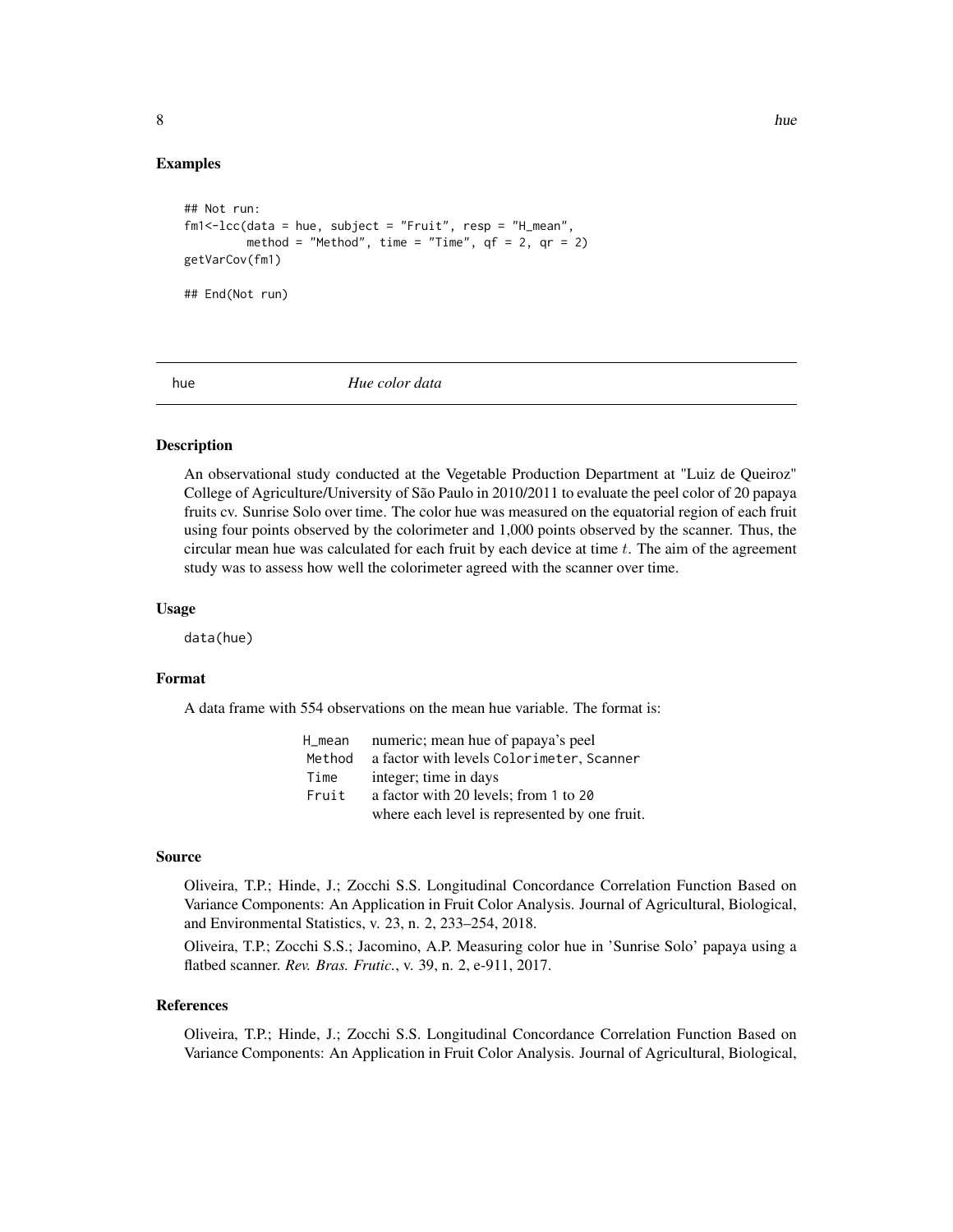<span id="page-8-0"></span> $\lvert$  lcc  $\lvert$ 

and Environmental Statistics, v. 23, n. 2, 233–254, 2018.

#### See Also

[lcc](#page-8-1).

#### Examples

```
data(hue)
summary(hue)
str(hue)
## Second degree polynomial model with random intercept, slope and
## quadratic term including an exponential variance function using
## time as covariate.
model<-lcc(data = hue, subject = "Fruit", resp = "H_mean",
          method = "Method", time = "Time", qf = 2, qr = 2,
          components = TRUE, time_lcc = list(from = min(hue$Time),
          to = max(hue$Time), n=40), var.class=varExp,
          weights.form="time")
summary(model, type="model")
summary(model, type="lcc")
## for discussion on the analysis of complete data set,
## see Oliveira et al. (2018)
```
<span id="page-8-1"></span>lcc *Longitudinal Concordance Correlation (LCC) Estimated by Fixed Effects and Variance Components using a Polynomial Mixed-Effects Regression Model*

#### Description

The lcc function gives fitted values and non-parametric bootstrap confidence intervals for LCC, longitudinal Pearson correlation (LPC), and longitudinal accuracy (LA) statistics. These statistics can be estimated using different structures for the variance-covariance matrix for random effects and variance functions to model heteroscedasticity among the within-group errors using or not the time as a covariate.

#### Usage

```
lcc(data, resp, subject, method, time, interaction, qf,
    qr, covar, gs, pdmat, var.class, weights.form, time_lcc, ci,
   percentileMet, alpha, nboot, show.warnings, components,
   REML, lme.control, numCore)
```
#### Arguments

| data | an object of class data. frame.                                  |
|------|------------------------------------------------------------------|
| resp | character string. Name of the response variable in the data set. |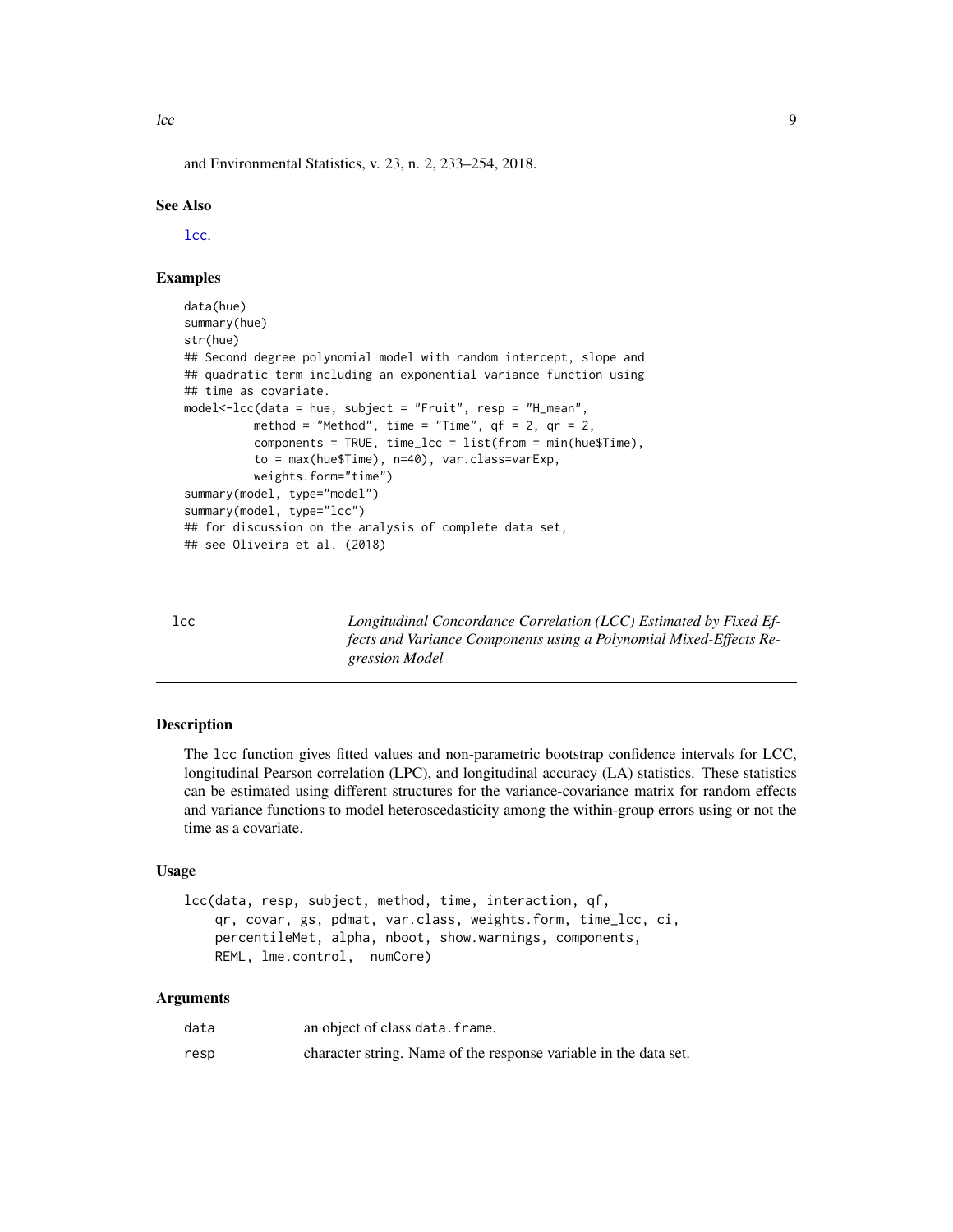<span id="page-9-0"></span>

| subject      | character string. Name of the subject variable in the data set.                                                                                                                                                                                                                                                                                                                                                                                       |
|--------------|-------------------------------------------------------------------------------------------------------------------------------------------------------------------------------------------------------------------------------------------------------------------------------------------------------------------------------------------------------------------------------------------------------------------------------------------------------|
| method       | character string. Name of the method variable in the data set. The first level of<br>method is used as the gold-standard method.                                                                                                                                                                                                                                                                                                                      |
| time         | character string. Name of the time variable in the data set.                                                                                                                                                                                                                                                                                                                                                                                          |
| interaction  | an option to estimate the interaction effect between method and time. If TRUE,<br>the default, interaction effect is estimated. If FALSE only the main effects of time<br>and method are estimated.                                                                                                                                                                                                                                                   |
| qf           | an integer specifying the degree time polynomial trends, normally 1, 2 or 3.<br>(Degree $0$ is not allowed). Default is $qf=1$                                                                                                                                                                                                                                                                                                                        |
| qr           | an integer specifying random effects terms to account for subject-to-subject vari-<br>ation. Note that $qr=0$ specifies a random intercept (form $\sim 1$ ) subject); $qr=1$<br>specifies random intercept and slope (form $\sim$ time   subject). If qr=qf=q, with<br>$q \geq 1$ , random effects at subject level are added to all terms of the time polyno-<br>mial regression (form $\sim$ poly(time, q, raw = TRUE)   subject). Default is qr=0. |
| covar        | character vector. Name of the covariates to be included in the model as fixed<br>effects. Default to NULL, never include.                                                                                                                                                                                                                                                                                                                             |
| gs           | character string. Name of method level which represents the gold-standard. De-<br>fault is the first level of method.                                                                                                                                                                                                                                                                                                                                 |
| pdmat        | standard classes of positive-definite matrix structures defined in the pdClasses<br>function. The different positive-definite matrices structures available in the 1cc<br>function are pdSymm, the default, pdLogChol, pdDiag, pdIdent, pdCompSymm,<br>and pdNatural.                                                                                                                                                                                 |
| var.class    | standard classes of variance functions to model the variance structure of within-<br>group errors using covariates, see varClasses. Default to NULL, correspond to<br>homoscedastic within-group errors. Available standard classes:                                                                                                                                                                                                                  |
|              | varIdent: allows different variances according to the levels of the stratification<br>variable.                                                                                                                                                                                                                                                                                                                                                       |
|              | varExp: exponential function of the variance covariate; see varExp.                                                                                                                                                                                                                                                                                                                                                                                   |
| weights.form | character string. An one-sided formula specifying a variance covariate and, op-<br>tionally, a grouping factor for the variance parameters in the var.class. If<br>var.class=varIdent, the option "method", form ~1   method or "time.ident",<br>form ~1   time, must be used in the weights. form argument. If var. class=varExp,<br>the option "time", form ~time, or "both", form ~time   method, must be used in<br>the weights. form argument.   |
| time_lcc     | regular sequence for time variable merged with specific or experimental time<br>values used for LCC, LPC, and LA predictions. Default is NULL. The list may<br>contain the following components:                                                                                                                                                                                                                                                      |
|              | time: a vector of specific or experimental time values of given length. The<br>experimental time values are used as default.<br>from: the starting (minimum) value of time variable.                                                                                                                                                                                                                                                                  |
|              | to: the end (maximum) value of time variable.                                                                                                                                                                                                                                                                                                                                                                                                         |
|              | n: an integer specifying the desired length of the sequence. Generally, n be-<br>tween 30 and 50 is adequate.                                                                                                                                                                                                                                                                                                                                         |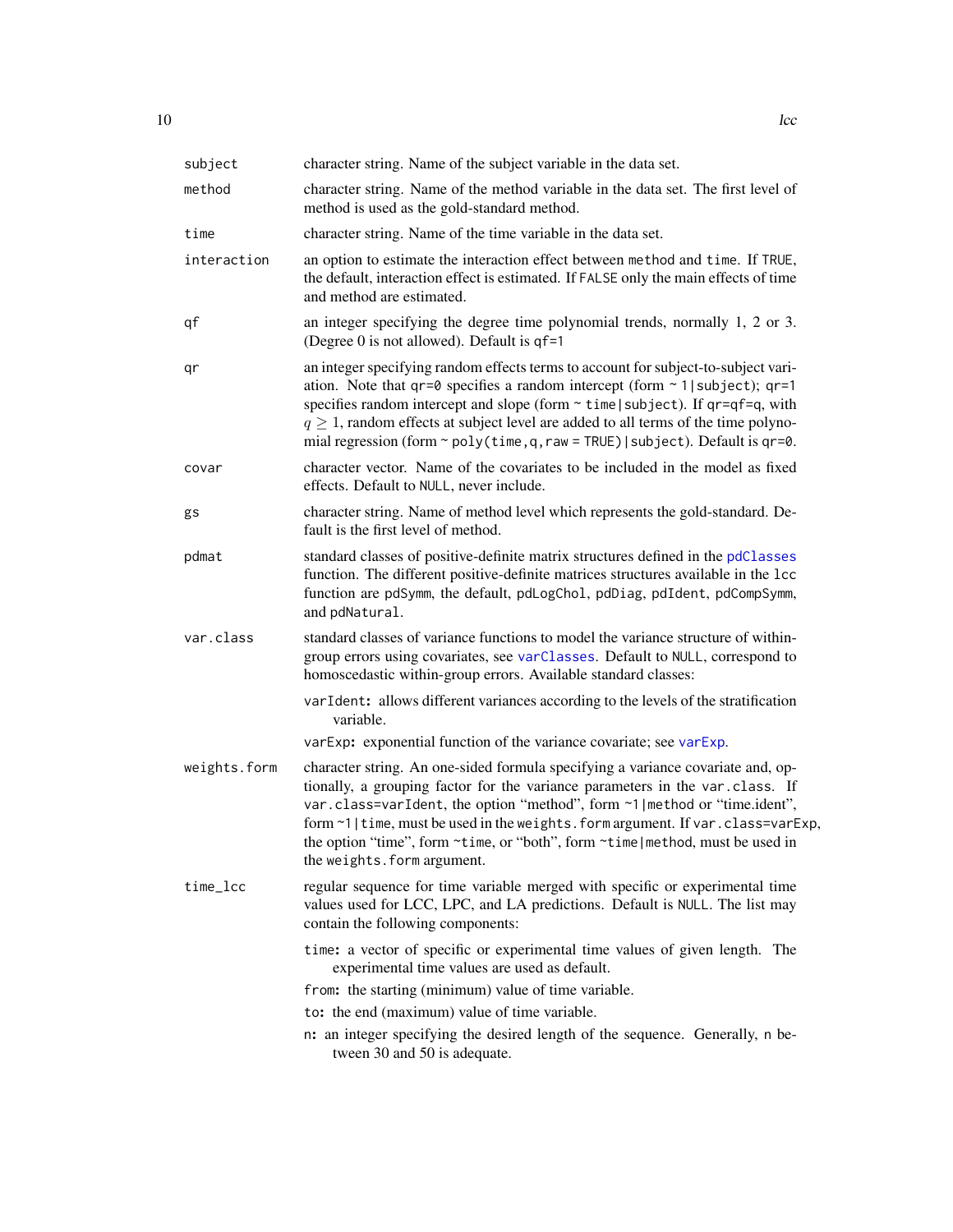<span id="page-10-0"></span>

| сi            | an optional non-parametric boostrap confidence interval calculated for the LCC,<br>LPC and LA statistics. If TRUE confidence intervals are calculated and printed<br>in the output. Default is FALSE.                                                  |
|---------------|--------------------------------------------------------------------------------------------------------------------------------------------------------------------------------------------------------------------------------------------------------|
| percentileMet | an optional method for calculating the non-parametric bootstrap intervals. If<br>FALSE, the default, is the normal approximation method. If TRUE, the percentile<br>method is used instead.                                                            |
| alpha         | significance level. Default is 0.05.                                                                                                                                                                                                                   |
| nboot         | an integer specifying the number of bootstrap samples. Default is 5,000.                                                                                                                                                                               |
| show.warnings | an optional argument that shows the number of convergence errors in the boot-<br>strap samples. If TRUE shows in which bootstrap sample the error occurred. If<br>FALSE, the default, shows the total number of convergence errors.                    |
| components    | an option to print LPC and LA statistics. If TRUE the estimates and confidence<br>intervals for LPC and LA are printed in the output. If FALSE, the default, pro-<br>vides estimates and confidence interval only for the LCC statistic.               |
| <b>REML</b>   | if TRUE, the default, the model is fit by maximizing the restricted log-likelihood.<br>If FALSE the log-likelihood is maximized.                                                                                                                       |
| lme.control   | a list of control values for the estimation algorithm to replace the default values<br>of the function lmeControl available in the nlme package. Defaults to an empty<br>list. The returned list is used as the control argument for the 1me function. |
| numCore       | number of cores used in parallel during bootstrapping computation. Default is<br>1.                                                                                                                                                                    |

#### Value

an object of class lcc. The output is a list with the following components:

| model       | summary of the polynomial mixed-effects regression model.                                                                                                                                                                                                                                         |
|-------------|---------------------------------------------------------------------------------------------------------------------------------------------------------------------------------------------------------------------------------------------------------------------------------------------------|
| Summary.lcc | fitted values for the LCC or LCC, LPC and LA (if components=TRUE); con-<br>cordance correlation coefficient (CCC) between methods for each level of time<br>as sampled values, and the CCC between mixed-effects model predicted values<br>and observed values from data as goodness of fit (gof) |
| data        | the input dataset.                                                                                                                                                                                                                                                                                |

#### Author(s)

Thiago de Paula Oliveira, <thiago.paula.oliveira@usp.br>, Rafael de Andrade Moral, John Hinde

#### References

Lin, L. A Concordance Correlation Coefficient to Evaluate Reproducibility. *Biometrics*, 45, n. 1, 255-268, 1989.

Oliveira, T.P.; Hinde, J.; Zocchi S.S. Longitudinal Concordance Correlation Function Based on Variance Components: An Application in Fruit Color Analysis. *Journal of Agricultural, Biological, and Environmental Statistics*, v. 23, n. 2, 233–254, 2018.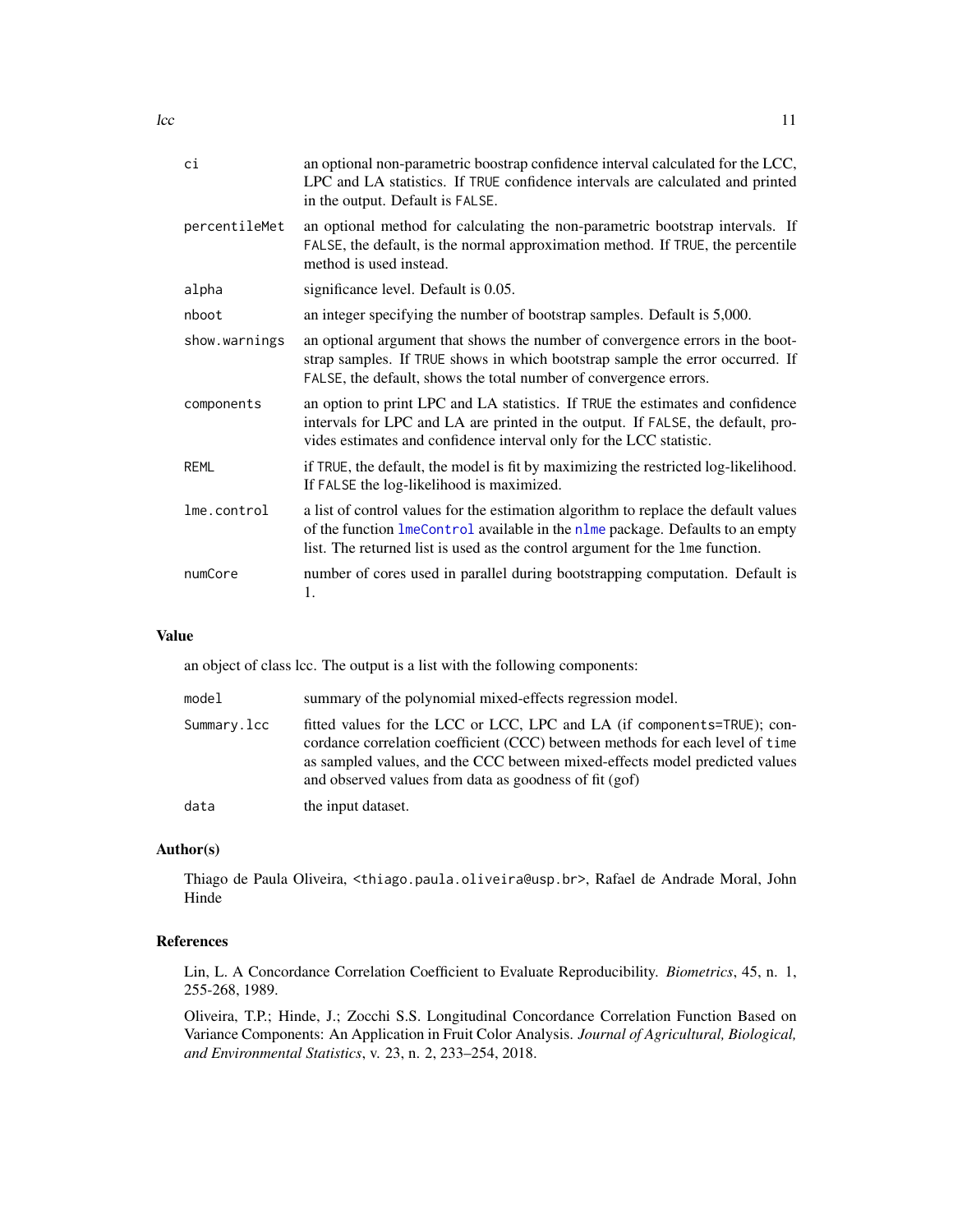```
summary.lcc, fitted.lcc, print.lcc, lccPlot, plot.lcc, coef.lcc, ranef.lcc, vcov.lcc,
getVarCov.lcc, residuals.lcc, AIC.lcc
```

```
data(hue)
## Second degree polynomial model with random intercept, slope and
## quadratic term
fm1 <- lcc(data = hue, subject = "Fruit", resp = "H_mean",
           method = "Method", time = "Time", qf = 2, qr = 2)
print(fm1)
summary(fm1)
summary(fm1, type="model")
lccPlot(fm1) +
ylim(0,1) +geom_hline(yintercept = 1, linetype = "dashed") +
 scale_x_continuous(breaks = seq(1,max(hue$Time), 2))## Estimating longitudinal Pearson correlation and longitudinal
#accuracy
fm2 \leq -update(fm1, components = TRUE)summary(fm2)
lccPlot(fm2) +
ylim(0,1) +
 geom\_hline(yintercept = 1, linetype = "dashed") +scale_x_{continuous(breaks = seq(1, max(hue$Time), 2)) +theme_bw()
## Not run:
## A grid of points as the Time variable for prediction
fm3 \leq update(fm2, time_lcc = list(from = min(hue$Time),
           to = max(hue$Time), n=40)summary(fm3)
lccPlot(fm3) +
 vlim(0,1) +
 geom_hline(yintercept = 1, linetype = "dashed") +
 scale_x_continuous(breaks = seq(1,max(hue$Time),2)) +
 theme_bw()
## End(Not run)
## Including an exponential variance function using time as a
#covariate.
fm4 \leq -\text{update}(fm2, \text{time\_lcc = list}(from = \text{min(hue$Time}),to = max(hue$Time), n=30), var.class=varExp,
              weights.form="time")
summary(fm4, type="model")
fitted(fm4)
fitted(fm4, type = "lpc")
fitted(fm4, type = "la")
lccPlot(fm4) +
```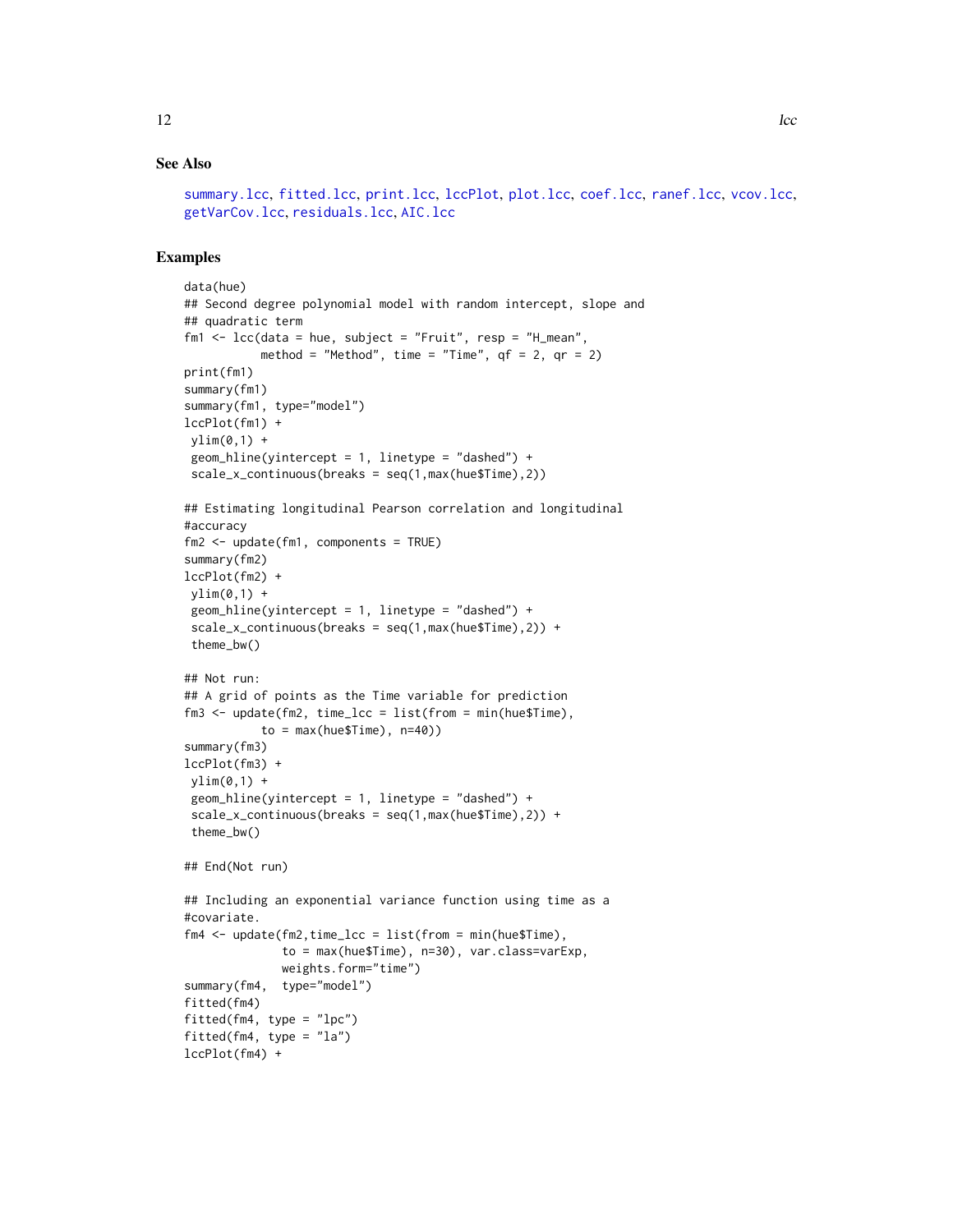```
geom\_hline(yintercept = 1, linetype = "dashed")lccPlot(fm4, type = "lpc") +geom_hline(yintercept = 1, linetype = "dashed")
lccPlot(fm4, type = "la") +geom\_hline(yintercept = 1, linetype = "dashed")## Not run:
## Non-parametric confidence interval with 500 bootstrap samples
fm5 < - update(fm1, ci = TRUE, nboot = 500)
summary(fm5)
lccPlot(fm5) +
geom_hline(yintercept = 1, linetype = "dashed")
## End(Not run)
## Considering three methods of color evaluation
## Not run:
data(simulated_hue)
attach(simulated_hue)
fm6 <- lcc(data = simulated_hue, subject = "Fruit",
           resp = "Hue", method = "Method", time = "Time",
           qf = 2, qr = 1, components = TRUE,
           time_lcc = list(n=50, from=min(Time), to=max(Time)))
summary(fm6)
lccPlot(fm6, scales = "free")
lccPlot(fm6, type="lpc", scales = "free")
lccPlot(fm6, type="la", scales = "free")
detach(simulated_hue)
## End(Not run)
## Including an additional covariate in the linear predictor
## (randomized block design)
## Not run:
data(simulated_hue_block)
attach(simulated_hue_block)
fm7 <- lcc(data = simulated_hue_block, subject = "Fruit",
          resp = "Hue", method = "Method",time = "Time",
           qf = 2, qr = 1, components = TRUE, covar = c("Block"),
           time_lcc = list(n=50, from=min(Time), to=max(Time)))
summary(fm7)
lccPlot(fm7, scales="free")
detach(simulated_hue_block)
## End(Not run)
## Testing interaction effect between time and method
fm8 <- update(fm1, interaction = FALSE)
anova(fm1, fm8)
## Not run:
## Using parallel computing with 3 cores, and a set.seed(123)
to verify model reproducibility.
```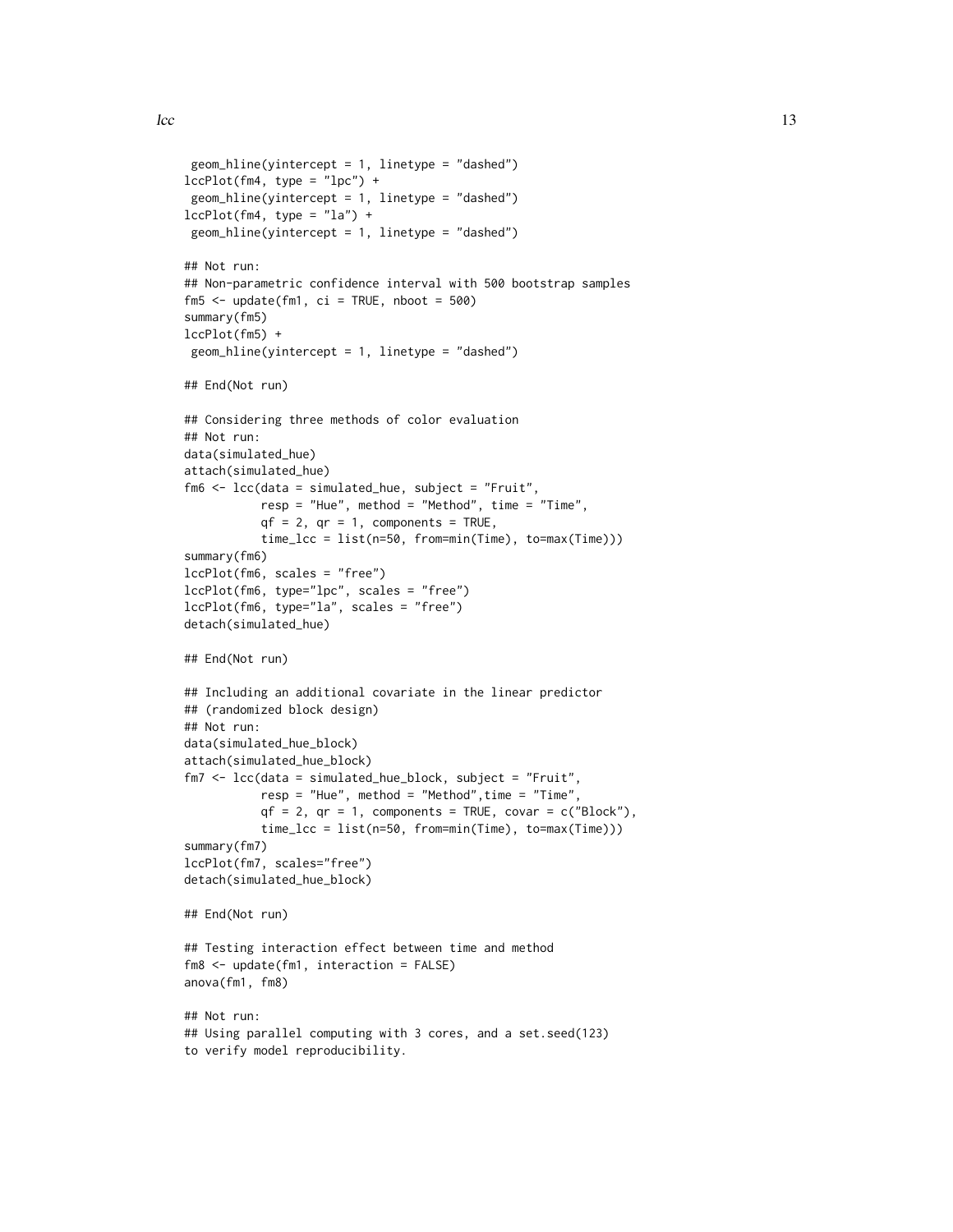```
set.seed(123)
fmg \leq 1cc (data = hue, subject = "Fruit", resp = "H_mean",
             method = "Method", time = "Time", qf = 2, qr = 2,
             ci=TRUE, nboot = 30, numCore = 3)
# Repeating same model with same set seed.
set.seed(123)
fm10 <- lcc(data = hue, subject = "Fruit", resp = "H_mean",
             method = "Method", time = "Time", qf = 2, qr = 2,
             ci=TRUE, nboot = 30, numCore = 3)
## Verifying if both fitted values and confidence intervals
are identical
identical(fm9$Summary.lcc$fitted,fm10$Summary.lcc$fitted)
## End(Not run)
```
<span id="page-13-1"></span>lccPlot *Plot Fitted Curves from an* lcc *Object.*

#### Description

A plot of predictions versus the time covariate is generated. Predicted values are joined by lines while sampled observations are represented by circles. If the argument components=TRUE is considered in the lcc object, single plots of each statistics are returned on differents pages.

#### Usage

```
lccPlot(obj, type, control, ...)
```
#### Arguments

| obj     | an object inheriting from class "lcc", representing a fitted lcc model.                                                                                                                                                                               |
|---------|-------------------------------------------------------------------------------------------------------------------------------------------------------------------------------------------------------------------------------------------------------|
| type    | character string. If type = " $\text{1cc}$ ", the output is the LCC plot; if type = " $\text{1pc}$ ",<br>the output is the LPC plot; and if type $=$ "1a" the output is the LA plot. Types<br>"lpc" and "la" are available only if components = TRUE. |
| control | a list of control values or character strings returned by the function plotControl.<br>Defaults to an empty list. The list may contain the following components:                                                                                      |
|         | shape: draw points considering a shape parameter. Possible shape values are<br>the numbers 0 to 25, and 32 to 127; see aes_linetype_size_shape. De-<br>fault is 1.                                                                                    |
|         | colour: specification for lines color. Default is "black".                                                                                                                                                                                            |
|         | size: specification for lines size. Should be specified with a numerical value<br>$(in millimetres); see aes_linetype_size_shape. Default is 0.5.$                                                                                                    |
|         | xlab: title for the x axis. Default is "Time".                                                                                                                                                                                                        |
|         | ylab: title for the y axis. Default is "LCC", "LPC", or "LA"                                                                                                                                                                                          |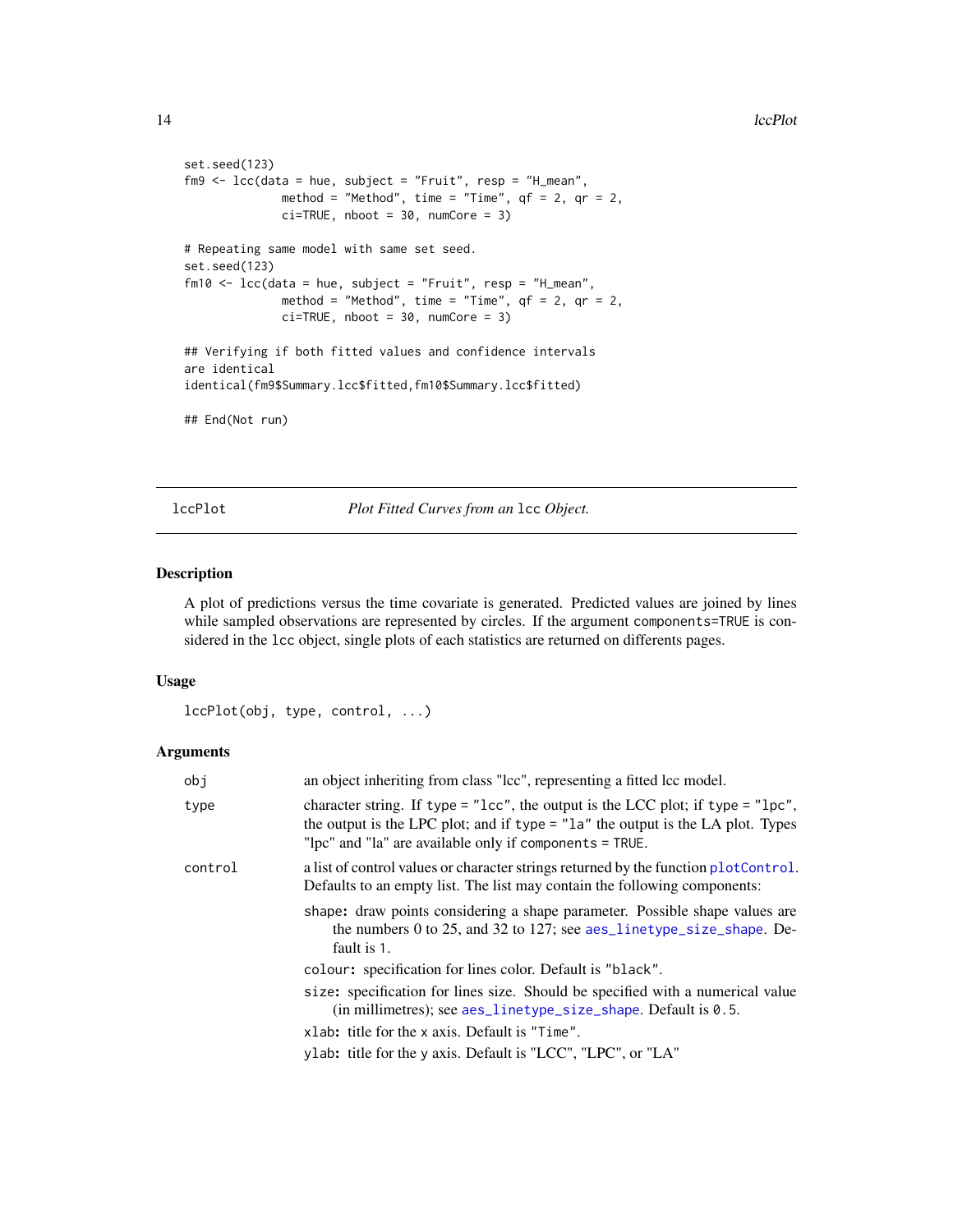#### <span id="page-14-0"></span>lccPlot the state of the state of the state of the state of the state of the state of the state of the state of the state of the state of the state of the state of the state of the state of the state of the state of the st

scale\_y\_continuous: numeric vector of length two providing limits of the scale. Default is  $c(0,1)$ . all.plot: viewport functions for the lcc class. If TRUE, the default, returns an object created by the [viewport](#page-0-0) function with multiple plots on a single page. If FALSE returns a single [ggplot](#page-0-0) object by different pages using the [marrangeGrob](#page-0-0) function. ... arguments to be passed to [facet\\_wrap](#page-0-0) function

### Author(s)

Thiago de Paula Oliveira, <thiago.paula.oliveira@usp.br>

#### References

Lin, L. A Concordance Correlation Coefficient to Evaluate Reproducibility. *Biometrics*, 45, n. 1, 255-268, 1989.

Oliveira, T.P.; Hinde, J.; Zocchi S.S. Longitudinal Concordance Correlation Function Based on Variance Components: An Application in Fruit Color Analysis. *Journal of Agricultural, Biological, and Environmental Statistics*, v. 23, n. 2, 233–254, 2018.

#### See Also

[lcc](#page-8-1).

```
data(hue)
## Second degree polynomial model with random intercept, slope and
## quadratic term
fm1<-lcc(data = hue, subject = "Fruit", resp = "H_mean",
         method = "Method", time = "Time", qf = 2, qr = 2,
         components=TRUE)
lccPlot(fm1, type="lcc")
lccPlot(fm1, type="lpc")
lccPlot(fm1, type="la")
## Using themes of ggplot2 package
lccPlot(fm1, type = "lpc")+ylim(0,1) +
geom_hline(yintercept = 1, linetype = "dashed") +
 scale_x_continuous(breaks = seq(1,max(hue$Time),2))+
 theme_bw() +
 theme(legend.position = "none", aspect.ratio = 1,
 axis.line.x = element_line(color="black", size = 0.5),
 axis. line.y = element_line(color="black", size = 0.5),
 axis.title.x = element_text(size=14),
 axis.title.y = element_text(size=14),
 axis. text.x = element\_text(size = 14, face = "plain"),axis.text.y = element\_text(size = 14, face = "plain")
```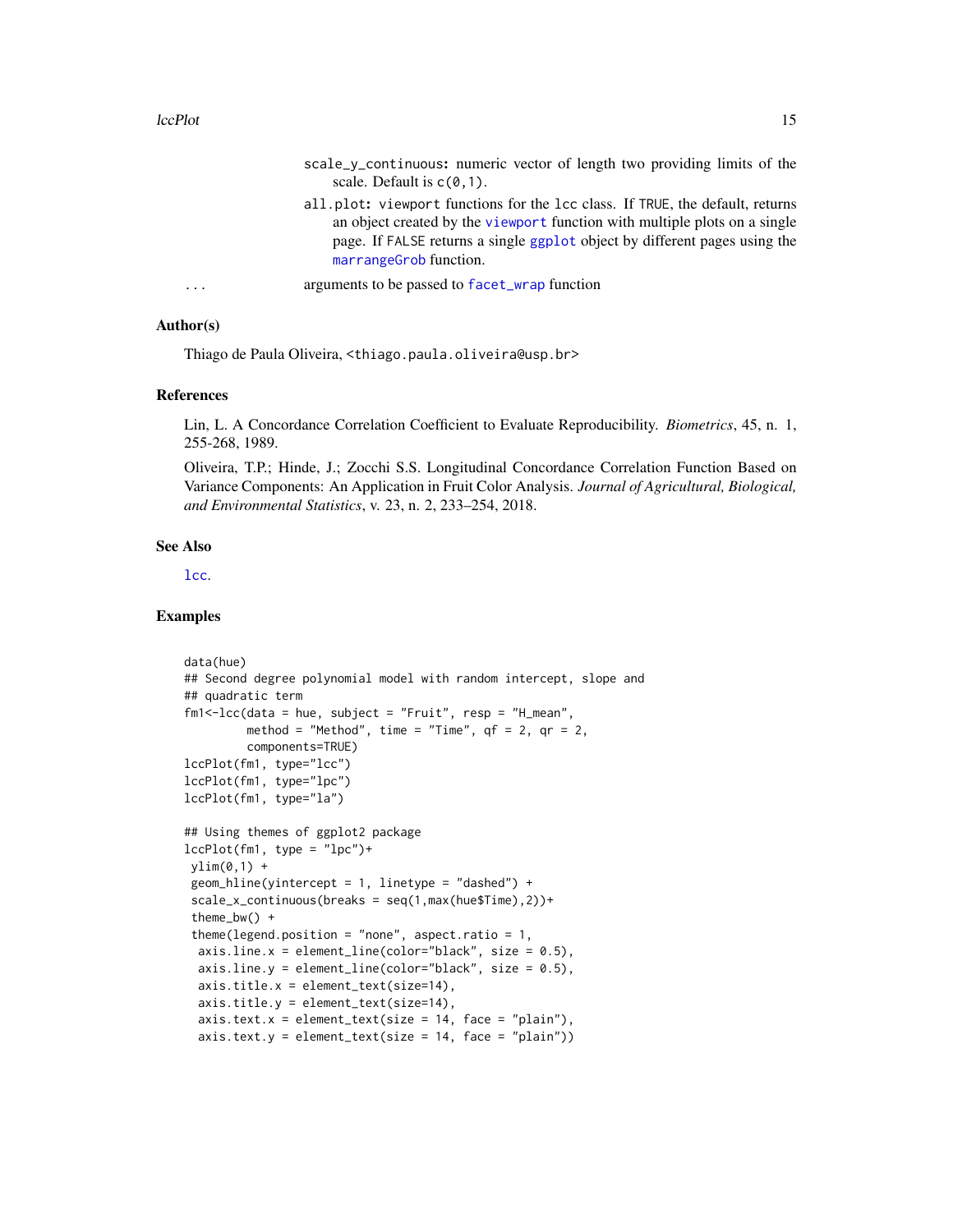```
## Using the key (+) to constructing sophisticated graphics
lccPlot(fm1, type="lcc") +
scale_y_continuous(limits=c(-1, 1)) +
labs(title="My title",
y ="Longitudinal Concordance Correlation",
x = "Time (Days)")## Runing all.plots = FALSE and saving plots as pdf
## Not run:
data(simulated_hue_block)
attach(simulated_hue_block)
fm2<-lcc(data = simulated_hue_block, subject = "Fruit",
         resp = "Hue", method = "Method", time = "Time",qf = 2, qr = 1, components = TRUE, covar = c("Block"),
         time_lcc = list(n=50, from=min(Time), to=max(Time)))
ggsave("myplots.pdf",
      lccPlot(fm2, type="lcc", scales = "free"))
## End(Not run)
```
logLik.lcc *Extract Log-Likelihood of an* lcc *Object*

#### Description

If REML=TRUE, the default, returns the restricted log-likelihood value of the linear mixed-effects model; else the log-likelihood value

#### Usage

## S3 method for class 'lcc' logLik(object, ..., REML)

#### Arguments

| object                  | an object inheriting from class 1cc, representing a fitted longitudinal concor-<br>dance correlation function.                   |
|-------------------------|----------------------------------------------------------------------------------------------------------------------------------|
| $\cdot$ $\cdot$ $\cdot$ | further arguments passed to logLik.                                                                                              |
| RFMI                    | an optional logical value. If TRUE the restricted log-likelihood is returned, else,<br>if FALSE, the log-likelihood is returned. |

#### Details

See methods for [nlme](#page-0-0) objects to get more details.

#### Author(s)

Thiago de Paula Oliveira, <thiago.paula.oliveira@usp.br>

<span id="page-15-0"></span>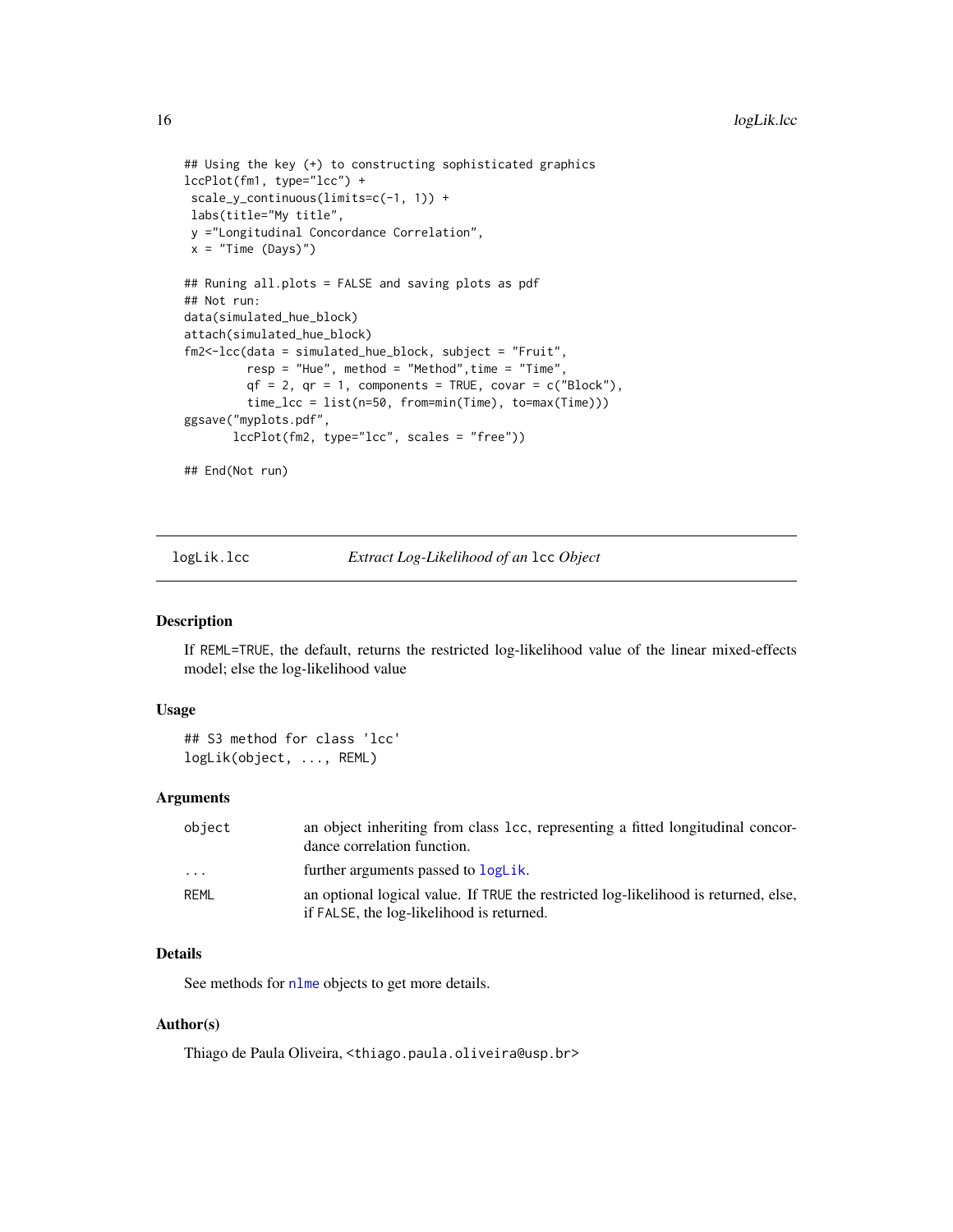#### <span id="page-16-0"></span>plot.lcc in the state of the state of the state of the state of the state of the state of the state of the state of the state of the state of the state of the state of the state of the state of the state of the state of th

#### See Also

[lcc](#page-8-1), [summary.lcc](#page-24-1)

#### Examples

```
## Not run:
fm1<-lcc(data = hue, subject = "Fruit", resp = "H_mean",
        method = "Method", time = "Time", qf = 2, qr = 2)
logLik(fm1)
## End(Not run)
```
<span id="page-16-1"></span>plot.lcc *Diagnostic Plots of an* lcc *Object.*

#### Description

Diagnostic plots for conditional error and random effects from the linear mixed-effects fit are obtained. Six plots plots (selectable by 'which') are currently available: a plot of residuals against fitted values, a plot of residuals against time variable, a boxplot of residuals by subject, a plot of observerd values against fitted values, a normal Q-Q plot with simulation envelopes based on conditional error, and a normal Q-Q plot with simulation envelopes based on the random effects. By default, all plots are provided.

#### Usage

```
## S3 method for class 'lcc'
plot(x, which = c(1L:6L),caption = list("Residuals vs Fitted",
                    "Residuals vs Time",
                    "Residuals by Subject",
                    "Observed values vs Fitted values",
                    "Normal Q-Q Plot (Conditional residuals)",
                    "Normal Q-Q Plot (Random effects)"),
     sub.caption = NULL, main = NULL,
     panel = if(add.smooth) panel.smooth else points,
     add.smooth = TRUE, ask = TRUE,id.n = 3, labels.id = names(residuals(x)),
     label.pos = c(4, 2), cex.id = 0.75, cex.caption = 1,
     cex.oma.max = 1.25, ...
```
#### Arguments

x an object inheriting from class [lcc](#page-8-1), representing a fitted longitudinal concordance correlation function.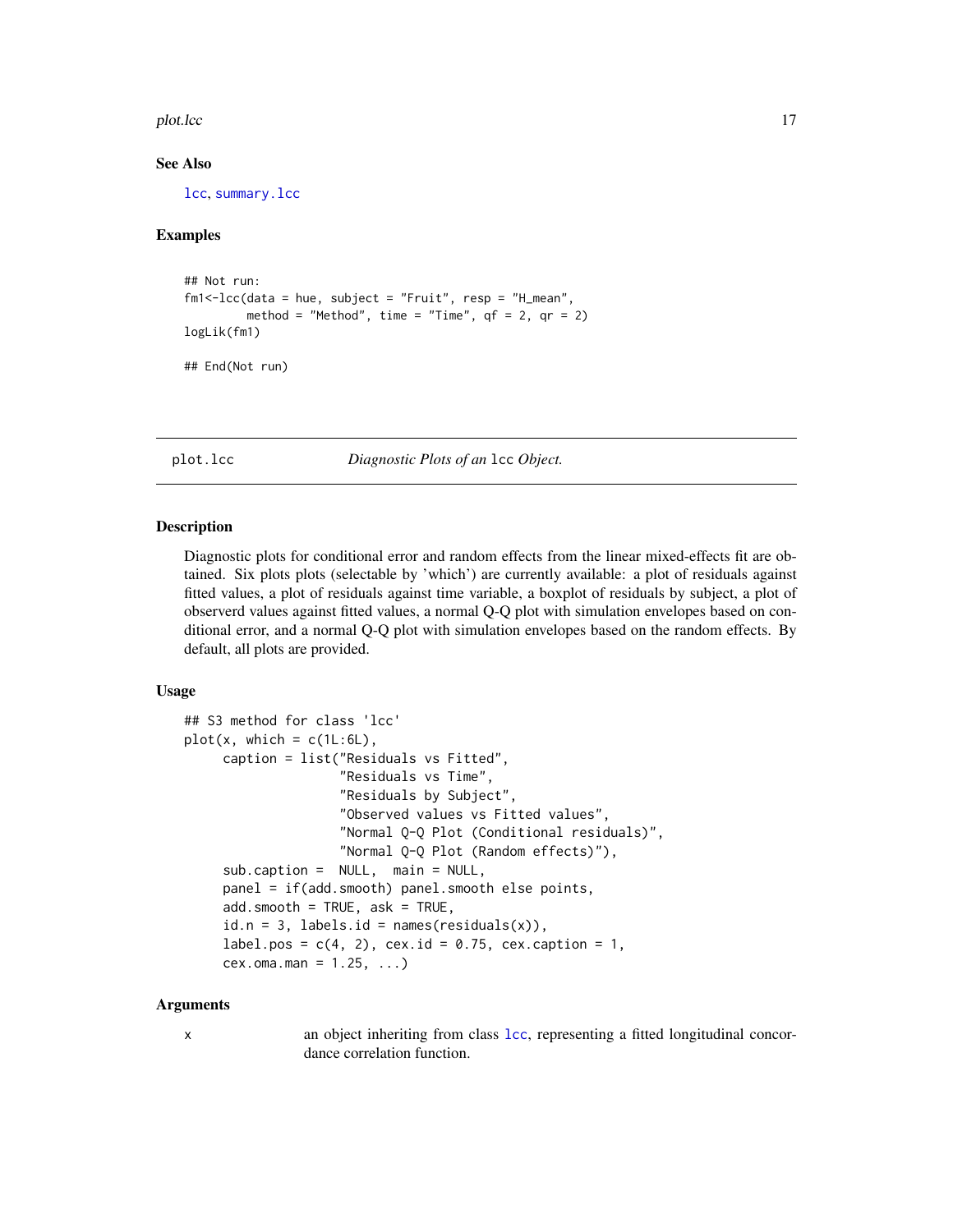<span id="page-17-0"></span>

| which       | if a subset of the plots is required, specify a subset of the numbers from 1 to 6.                                                              |
|-------------|-------------------------------------------------------------------------------------------------------------------------------------------------|
| caption     | captions to appear above the plots. Vector or list of valid graphics annotations is<br>required. All captions can be supressed using '"" or NA. |
| sub.caption | common sub-title (at bottom). Default to NULL.                                                                                                  |
| main        | The main title (on top) above the caption.                                                                                                      |
| panel       | panel function. If add. smooth = TRUE, panel. smooth is used rather than points.                                                                |
| add.smooth  | logical indicating if smoother should be added to most plots; see also panel<br>above. Defaults to TRUE.                                        |
| ask         | logical; if TRUE, the default, the user is _ask_ed before each plot, see par.                                                                   |
| id.n        | number of points to be labelled is the first three plots, starting with the most<br>extreme.                                                    |
| labels.id   | vector of labels, from which the labels for extreme points will be chosen. Default<br>to NULL (uses observation numbers).                       |
| label.pos   | positioning of labels, for the left half and right half of the graph respectively, for<br>plots $1-3$ .                                         |
| cex.id      | magnification of point label.                                                                                                                   |
| cex.caption | controls the size of caption.                                                                                                                   |
| cex.oma.man | controls the size of the sub. caption only if that is _above_ the figures when<br>there is more than one.                                       |
| $\cdots$    | further graphical parameters from 'par'.                                                                                                        |
|             |                                                                                                                                                 |

#### Details

The Q-Q plot uses the normalized residuals. The standardized residuals is pre-multiplied by the inverse square-root factor of the estimated error correlation matrix while the random effects is premultiplied by the inverse square root of the estimated variances obtained from matrix G. The simulate envelopes are obtained from package hnp (Moral et al., 2018).

Code partially adapted from [plot.lm](#page-0-0).

#### Author(s)

Thiago de Paula Oliveira, <thiago.paula.oliveira@usp.br>

#### See Also

[lccPlot](#page-13-1), [lcc](#page-8-1), mtext, text, plotmath

```
## Second degree polynomial model with random intercept, slope and
## quadratic term
fm1 <- lcc(data = hue, subject = "Fruit", resp = "H_mean",
          method = "Method", time = "Time", qf = 2, qr = 2)
plot(fm1)
```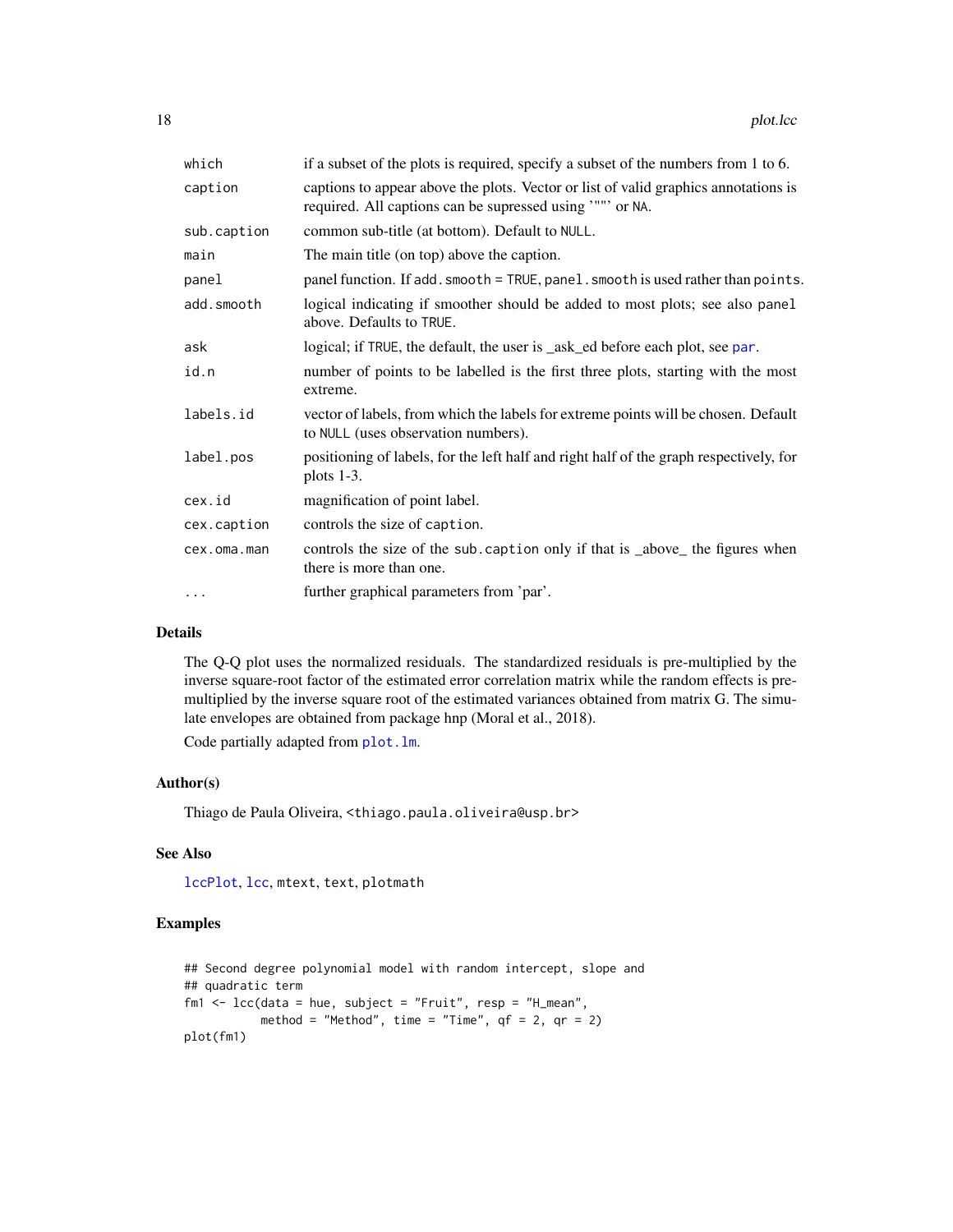<span id="page-18-0"></span>Method print for the anova.lcc.

#### Usage

```
## S3 method for class 'anova.lcc'
print(x, verbose, ...)
```
#### Arguments

| $\mathsf{x}$ | an object inheriting from class anova. Lcc, representing a fitted longitudinal<br>concordance correlation function.                                                                                                                     |
|--------------|-----------------------------------------------------------------------------------------------------------------------------------------------------------------------------------------------------------------------------------------|
| verbose      | an optional logical value used to control the amount of printed output. If TRUE,<br>the calling sequences for each fitted model object are printed with the rest of the<br>output, being omitted if verbose = FALSE. Defaults to FALSE. |
|              | further arguments passed to print.                                                                                                                                                                                                      |

#### Details

Modified from [anova.lme](#page-0-0). For more details see methods for [nlme](#page-0-0).

#### Author(s)

Thiago de Paula Oliveira, <thiago.paula.oliveira@usp.br>

#### See Also

[summary.lcc](#page-24-1), [lccPlot](#page-13-1), [lcc](#page-8-1)

#### Examples

```
## Not run:
## Second degree polynomial model with random intercept, slope and
## quadratic term
fm1<-lcc(data = hue, subject = "Fruit", resp = "H_mean",
        method = "Method", time = "Time", qf = 2, qr = 2)
print(anova(fm1))
```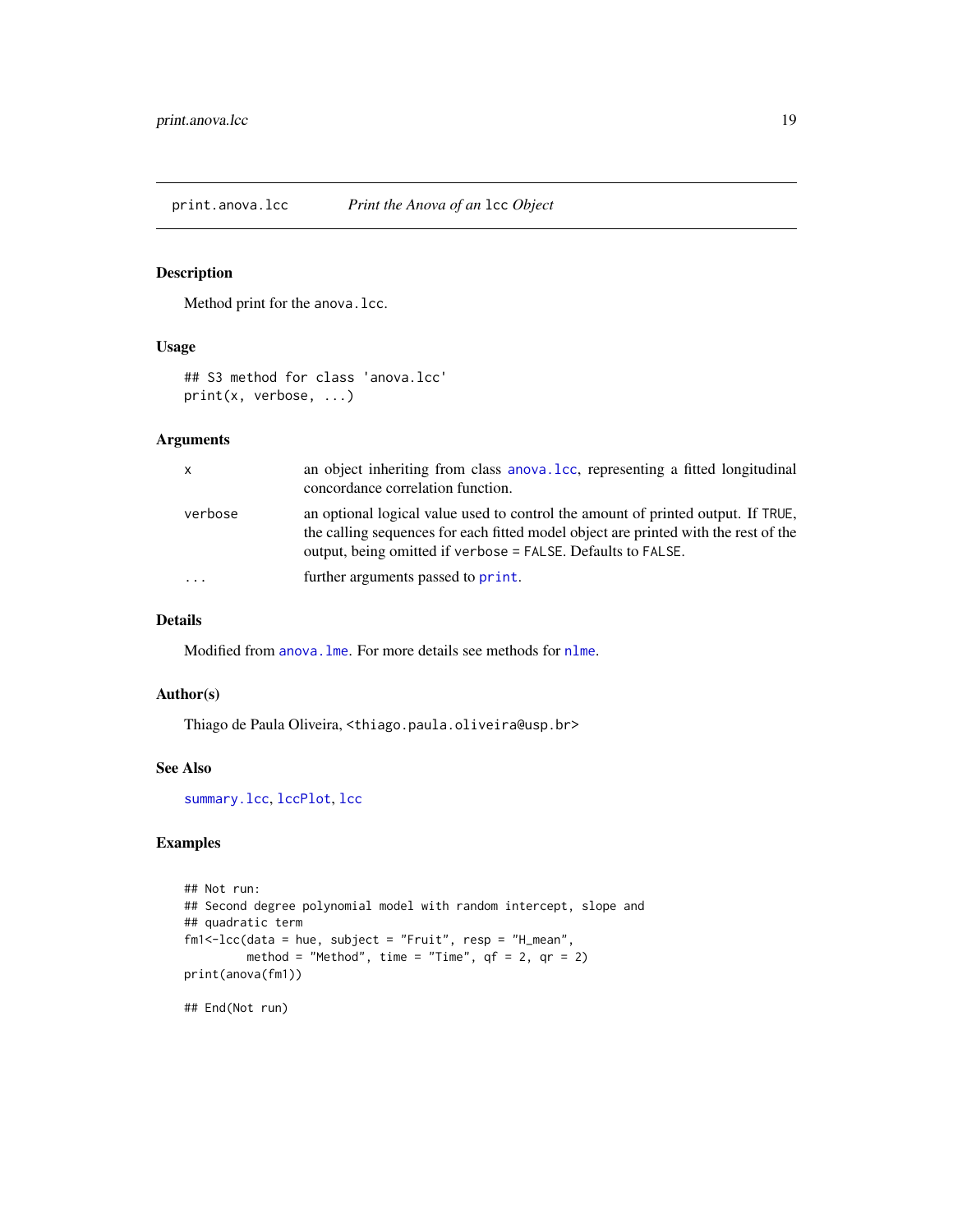<span id="page-19-1"></span><span id="page-19-0"></span>

Prints information about the longitudinal concordance correlation represented by an object of class [lcc](#page-8-1). The returned object has a [print](#page-0-0) method.

#### Usage

```
## S3 method for class 'lcc'
print(x, digits, ...)
```
#### Arguments

| x         | an object inheriting from class Lcc, representing a fitted longitudinal concor-<br>dance correlation function.                |
|-----------|-------------------------------------------------------------------------------------------------------------------------------|
| digits    | a non-null value for digits specifies the minimum number of significant digits<br>to be printed in values. The default, NULL. |
| $\ddotsc$ | further arguments passed to $\{\text{print}\}.$                                                                               |

#### Value

an object inheriting from class print.lcc.

#### Author(s)

Thiago de Paula Oliveira, <thiago.paula.oliveira@usp.br>

#### See Also

[lcc](#page-8-1), [summary.lcc](#page-24-1)

#### Examples

```
## Not run:
## Second degree polynomial model with random intercept, slope and
## quadratic term
fm1<-lcc(data = hue, subject = "Fruit", resp = "H_mean",
        method = "Method", time = "Time", qf = 2, qr = 2)
print(fm1)
```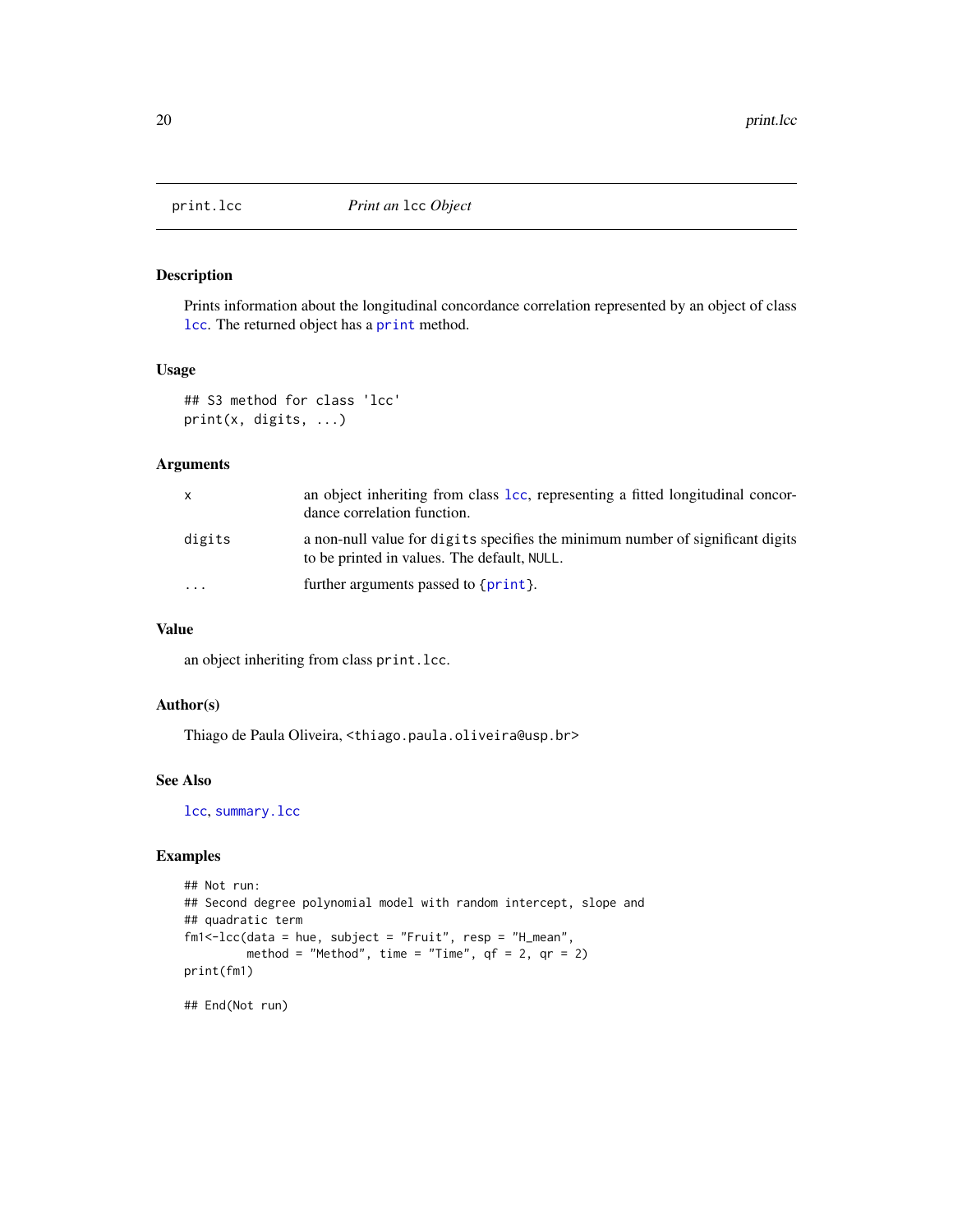<span id="page-20-0"></span>print.summary.lcc *Print the Summary of an* lcc *Object*

#### Description

Information summarizing the fitted longitudinal concordance correlation is printed. This includes the AIC, BIC, and log-likelihood at convergence. If type = "lcc", prints the fitted values while type = "model" prints the fixed effects estimates and their standard errors, standard deviations, correlations for the random effects, within-group correlation, and variance function parameters.

#### Usage

```
## S3 method for class 'summary.lcc'
print(x, verbose, digits, ...)
```
#### Arguments

| $\mathsf{x}$ | an object inheriting from class summary. Lcc, representing a fitted longitudinal<br>concordance correlation function.         |
|--------------|-------------------------------------------------------------------------------------------------------------------------------|
| verbose      | an optional logical value used to control the amount of printed output when type<br>$=$ "model". Defaults to FALSE            |
| digits       | a non-null value for digits specifies the minimum number of significant digits<br>to be printed in values. The default, NULL. |
| $\ddotsc$    | further arguments passed to print.                                                                                            |

#### Author(s)

Thiago de Paula Oliveira, <thiago.paula.oliveira@usp.br>

#### See Also

[summary.lcc](#page-24-1), [lccPlot](#page-13-1), [lcc](#page-8-1)

#### Examples

```
## Not run:
## Second degree polynomial model with random intercept, slope and
## quadratic term
fm1<-lcc(data = hue, subject = "Fruit", resp = "H_mean",
        method = "Method", time = "Time", qf = 2, qr = 2)
print(summary(fm1, type="model"))
```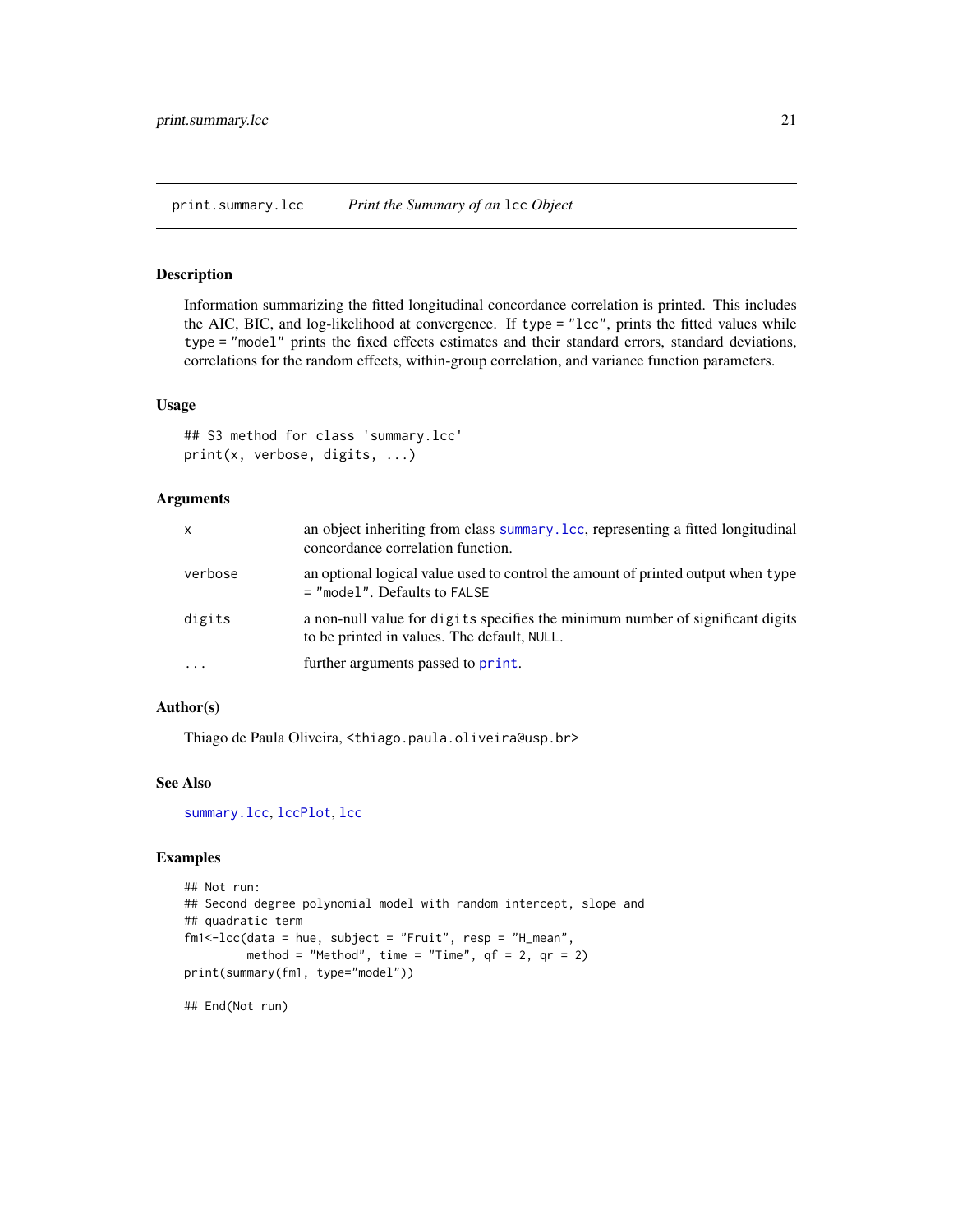<span id="page-21-1"></span><span id="page-21-0"></span>

Extract the estimated random effects at level i. A data frame with rows given by the different groups at that level and columns given by the random effects.

#### Usage

```
## S3 method for class 'lcc'
ranef(object, ...)
```
#### Arguments

| object   | an object inheriting from class 1cc, representing a fitted longitudinal concor-<br>dance correlation function. |
|----------|----------------------------------------------------------------------------------------------------------------|
| $\cdots$ | optional arguments passed to the ranef. Ime function.                                                          |

#### Details

See methods for [nlme](#page-0-0) objects to get more details.

#### Author(s)

Thiago de Paula Oliveira, <thiago.paula.oliveira@usp.br>

#### See Also

[lcc](#page-8-1), [coef.lcc](#page-4-1),

```
## Not run:
fm1<-lcc(data = hue, subject = "Fruit", resp = "H_mean",
        method = "Method", time = "Time", qf = 2, qr = 2)
ranef(fm1)
## End(Not run)
```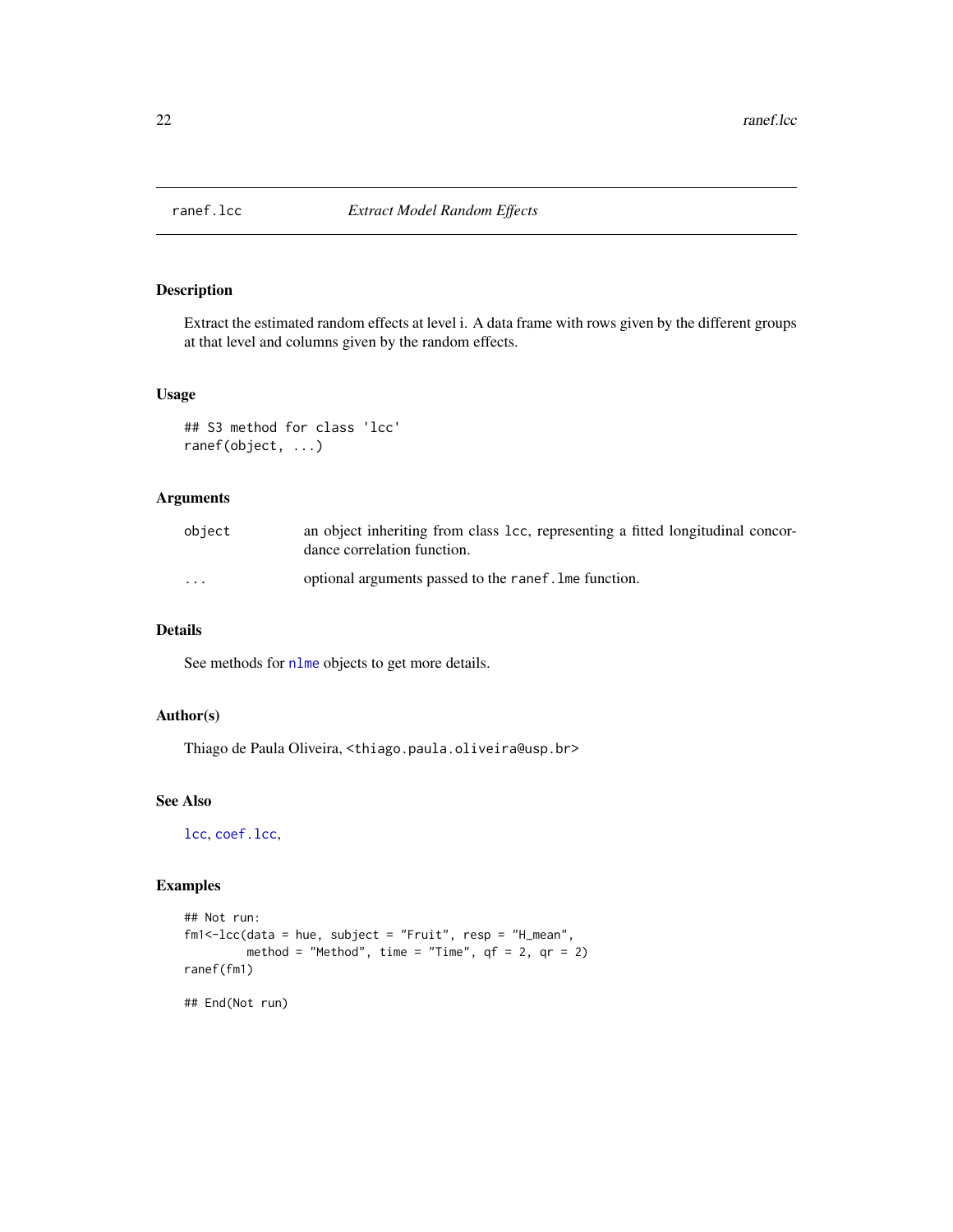<span id="page-22-1"></span><span id="page-22-0"></span>Extract the residulas from the model used to estimate the longitudinal concordance correlation function.

#### Usage

```
## S3 method for class 'lcc'
residuals(object, type, ...)
```
#### Arguments

| object     | an object inheriting from class 1cc, representing a fitted longitudinal concor-<br>dance correlation function.                                                                                                                                                                                                                                                                                                                                                                                          |
|------------|---------------------------------------------------------------------------------------------------------------------------------------------------------------------------------------------------------------------------------------------------------------------------------------------------------------------------------------------------------------------------------------------------------------------------------------------------------------------------------------------------------|
| type       | an optional character string specifying the type of residulas to be used. If type<br>$=$ "response", the default, the residuals at level i are obtained by subtracting<br>the fitted values at that level from the response vector. If type = "pearson", the<br>"response" residuals is divided by the estimated within-group standard error. If<br>type = "normalized", the normalized residuals are used. Partial matching of<br>arguments is used, so only the first character needs to be provided. |
| $\ddots$ . | optional arguments passed to the residuals. Ime function.                                                                                                                                                                                                                                                                                                                                                                                                                                               |

#### Details

See methods for [nlme](#page-0-0) objects to get more details.

#### Author(s)

Thiago de Paula Oliveira, <thiago.paula.oliveira@usp.br>

#### See Also

[lcc](#page-8-1), [summary.lcc](#page-24-1), [coef.lcc](#page-4-1), [vcov.lcc](#page-26-1)

```
## Not run:
fm1<-lcc(data = hue, subject = "Fruit", resp = "H_mean",
        method = "Method", time = "Time", qf = 2, qr = 2)
getVarCov(fm1)
## End(Not run)
```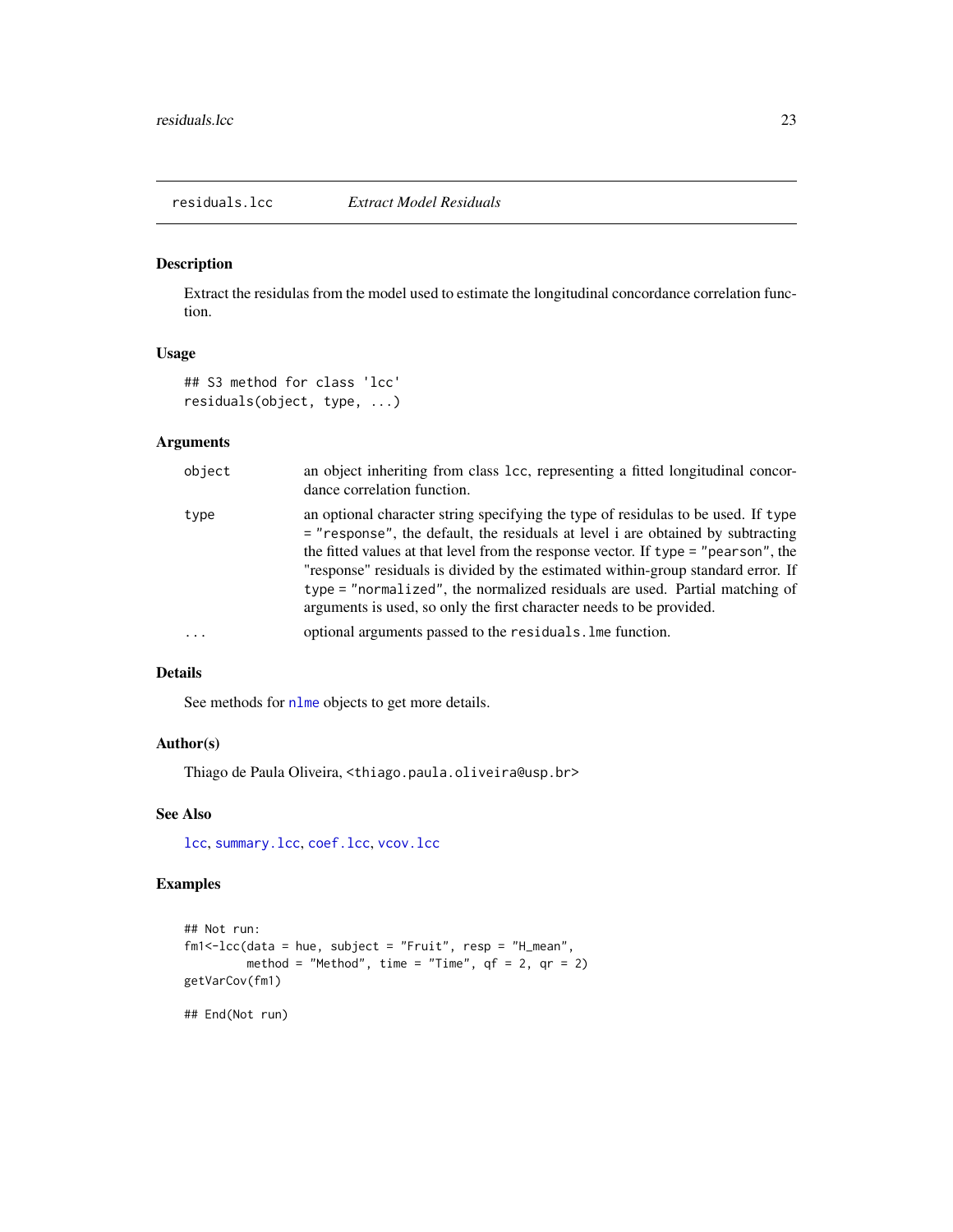<span id="page-23-0"></span>

Simulated hue data set based on papaya's maturation over time considering three methods of measurement.

#### Usage

data(simulated\_hue)

#### Format

A simulated data frame with 6,000 observations on the mean hue variable. The format is:

| Hue    | numeric; mean hue of papaya's peel                      |
|--------|---------------------------------------------------------|
| Method | a factor with levels labelled from Method 1 to Method 3 |
| Time   | integer; time in days from 0 to 19                      |
| Fruit  | a factor with 100 levels labelled from 1 to 100         |
|        | where each level is represented by one fruit.           |

#### Details

A total of 100 fruits were observed over 20 days by three methods to evaluate the mean hue of fruit's peel. The aim of the agreement study was to assess how well the methods 2, and 3 agreed with method 1 over time.

#### See Also

[lcc](#page-8-1).

#### Examples

```
data(simulated_hue)
summary(simulated_hue)
str(simulated_hue)
```
simulated\_hue\_block *Hue color simulated data in a randomized block design*

#### Description

Simulated hue data set based on papaya's maturation over time considering four methods of measurement in a randomized block design.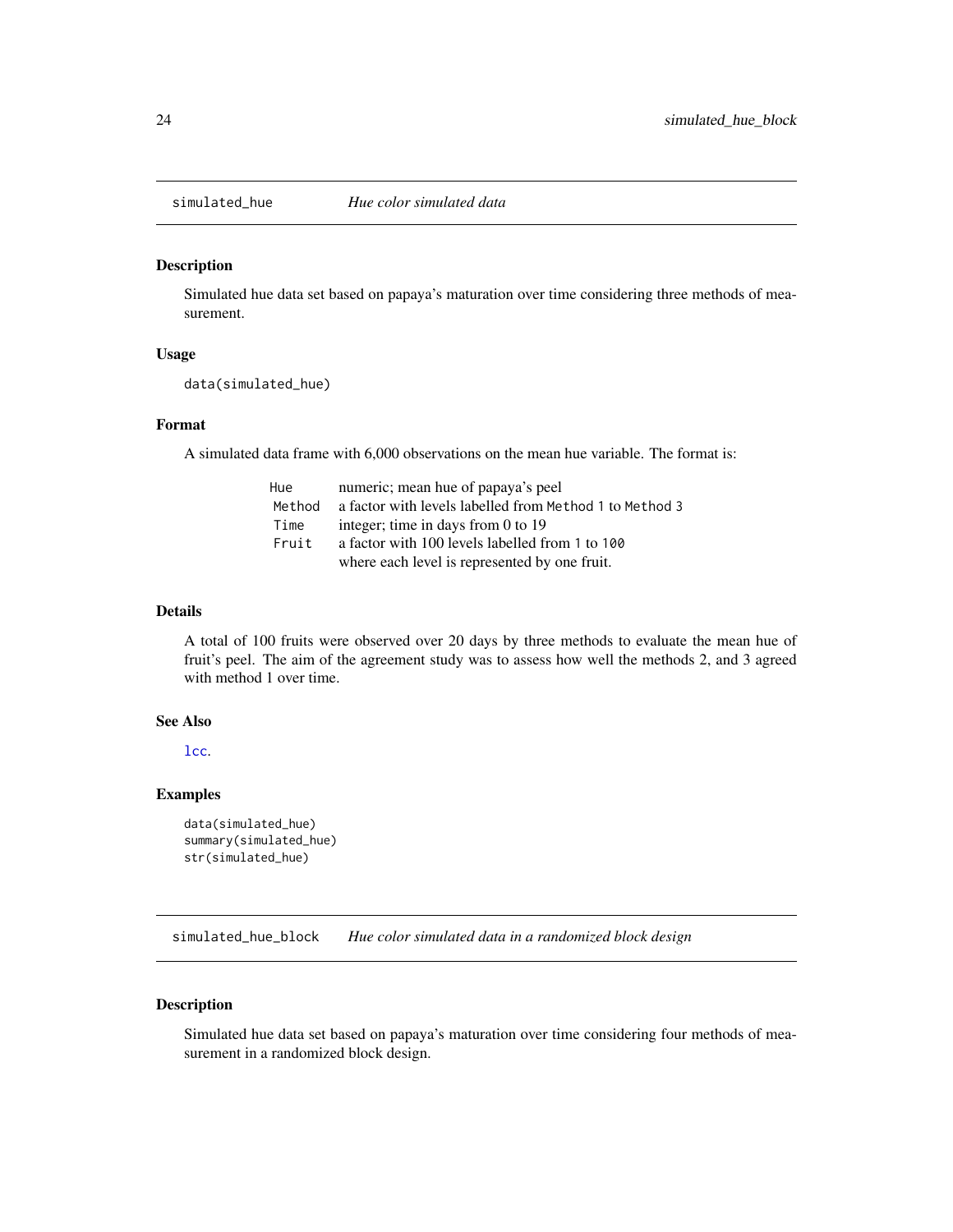#### <span id="page-24-0"></span>summary.lcc 25

#### Usage

data(simulated\_hue\_block)

#### Format

A simulated data frame with 24,000 observations on the mean hue variable. The format is:

| Hue    | numeric; mean hue of papaya's peel                       |
|--------|----------------------------------------------------------|
| Block  | factor with levels labelled from 1 to 3                  |
| Method | a factor with levels labelled from Method 1, to Method 4 |
| Time   | integer; time in days from 0 to 19                       |
| Fruit  | a factor with 300 levels labelled from 1 to 300          |
|        | where each level is represented by one fruit.            |

#### Details

A total of 100 fruits by block were observed over 20 days by four methods to evaluate the mean hue of fruit's peel. We considered three blocks in this simulation. The aim of the agreement study was to assess how well the methods 2, 3, and 4 agreed with method 1 over time.

#### See Also

[lcc](#page-8-1).

#### Examples

```
data(simulated_hue_block)
summary(simulated_hue_block)
str(simulated_hue_block)
```
<span id="page-24-1"></span>summary.lcc *Summarize an* lcc *Object*

#### Description

Additional information about the fit of longitudinal concordance correlation, longitudinal Pearson correlation, and longitudinal accuracy represented by an object of class [lcc](#page-8-1). The returned object has a [print](#page-0-0) method.

#### Usage

```
## S3 method for class 'lcc'
summary(object, type, adjustSigma, verbose, ...)
```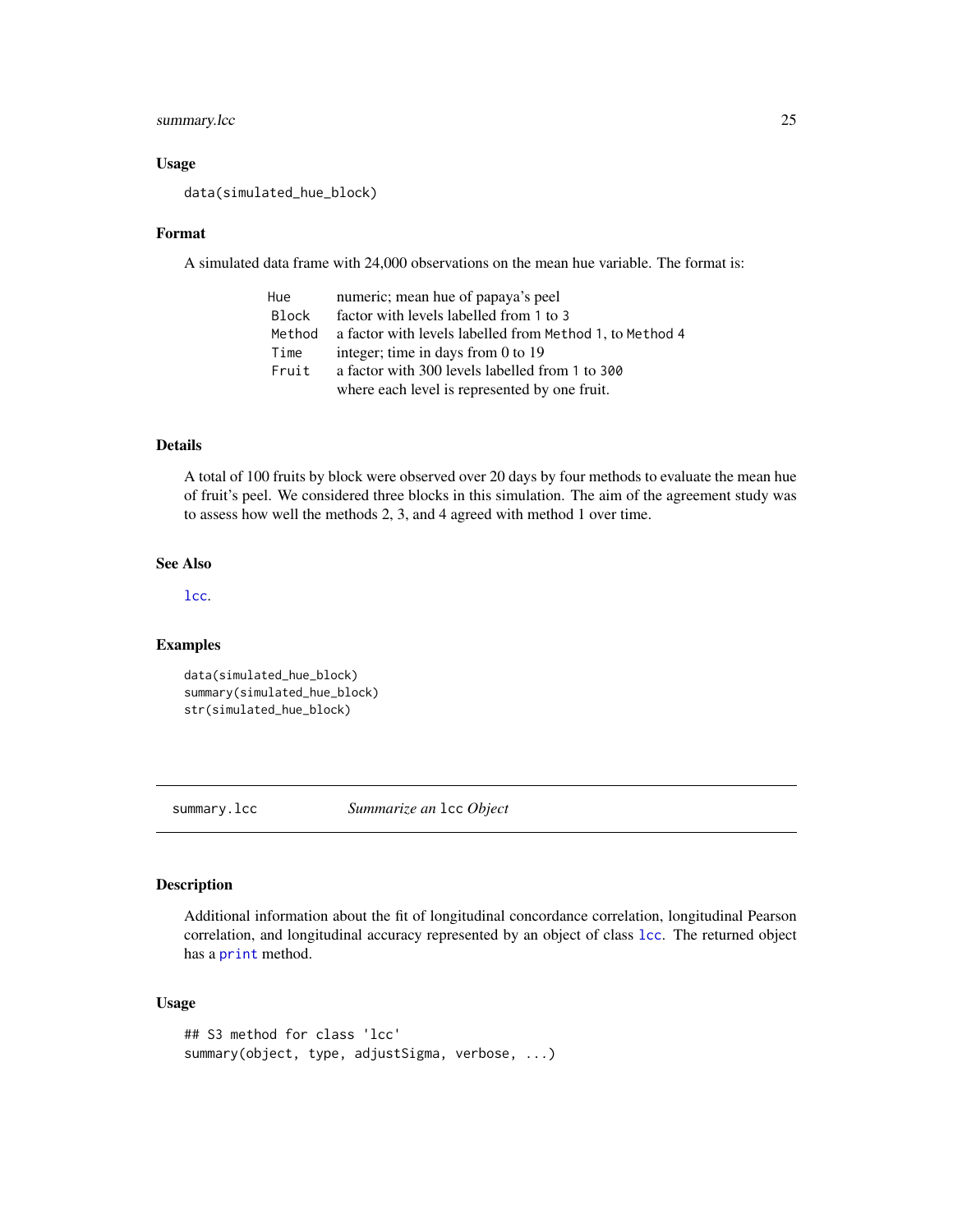#### <span id="page-25-0"></span>Arguments

| object      | an object inheriting from class 1cc, representing a fitted longitudinal concor-<br>dance correlation function.                                                                                                                                                                                                                                                                                                                                        |
|-------------|-------------------------------------------------------------------------------------------------------------------------------------------------------------------------------------------------------------------------------------------------------------------------------------------------------------------------------------------------------------------------------------------------------------------------------------------------------|
| type        | an optional character string specifying the type of output to be returned. If<br>type="model", prints the summary of the polynomial mixed-effects regression<br>model. If type="1cc", prints the summary of the fitted and sampled values for<br>LCC, LPC, and LA as well as the concordance correlation coefficient between<br>fitted values from the model and observed values as goodness of fit (gof) mea-<br>surement. Defaults to type="model". |
| adjustSigma | an optional logical value used when type = model. If TRUE and the estimation<br>method used to obtain object was maximum likelihood, the residual standard<br>error is multiplied by sqrt(nobs/(nobs -npar)). See summary. Ime for more<br>information. Default is TRUE.                                                                                                                                                                              |
| verbose     | an optional logical value used to control the amount of output in the print. summary. Ime<br>method when type = model is used. Defaults to FALSE.                                                                                                                                                                                                                                                                                                     |
| .           | not used.                                                                                                                                                                                                                                                                                                                                                                                                                                             |

#### Value

an object inheriting from class summary.lcc including:

| fitted | the fitted values extracted from the lcc object.                                                                                                                                     |
|--------|--------------------------------------------------------------------------------------------------------------------------------------------------------------------------------------|
| gof    | the goodness of fit (gof) measurement is calculated using the concordance corre-<br>lation coefficient between fitted and observed values. Value of 1 denote perfect<br>concordance. |
| AIC    | the Akaike Information Criterion corresponding to object.                                                                                                                            |
| BIC.   | the Bayesian Information Criterion corresponding to object.                                                                                                                          |
| logLik | If REML=FALSE, returns the log-likelihood value of the linear mixed-effects model;<br>otherwise, the restricted log-likelihood is returned                                           |

#### Author(s)

Thiago de Paula Oliveira, <thiago.paula.oliveira@usp.br>

#### See Also

[AIC](#page-0-0), [BIC](#page-0-0), print.summary.lcc, [lcc](#page-8-1)

```
## Second degree polynomial model with random intercept, slope and
## quadratic term
fm1<-lcc(data = hue, subject = "Fruit", resp = "H_mean",
        method = "Method", time = "Time", qf = 2, qr = 2)
summary(fm1, type="model")
summary(fm1, type="lcc")
```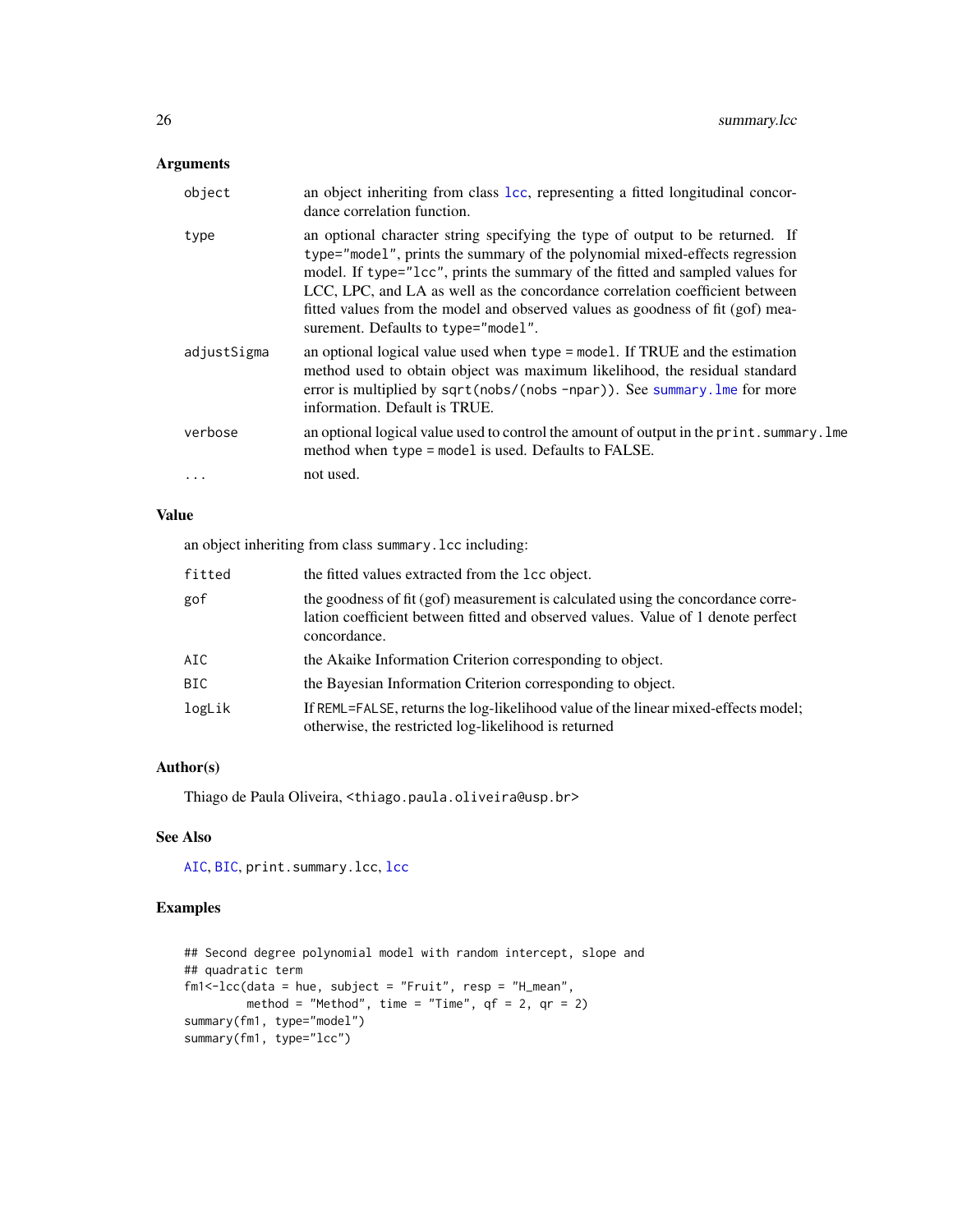<span id="page-26-1"></span><span id="page-26-0"></span>

Returns the variance-covariance matrix of a fitted lcc model object.

#### Usage

## S3 method for class 'lcc' vcov(object, ...)

#### Arguments

| object   | an object inheriting from class 1cc, representing a fitted longitudinal concor-<br>dance correlation function. |
|----------|----------------------------------------------------------------------------------------------------------------|
| $\cdots$ | optional arguments passed to the vcov. Ime function.                                                           |

### Details

See methods for [nlme](#page-0-0) objects to get more details.

#### Author(s)

Thiago de Paula Oliveira, <thiago.paula.oliveira@usp.br>

#### See Also

[summary.lcc](#page-24-1), [lccPlot](#page-13-1), [lcc](#page-8-1), [coef.lcc](#page-4-1)

#### Examples

```
## Not run:
fm1<-lcc(data = hue, subject = "Fruit", resp = "H_mean",
        method = "Method", time = "Time", qf = 2, qr = 2)
vcov(fm1)
```